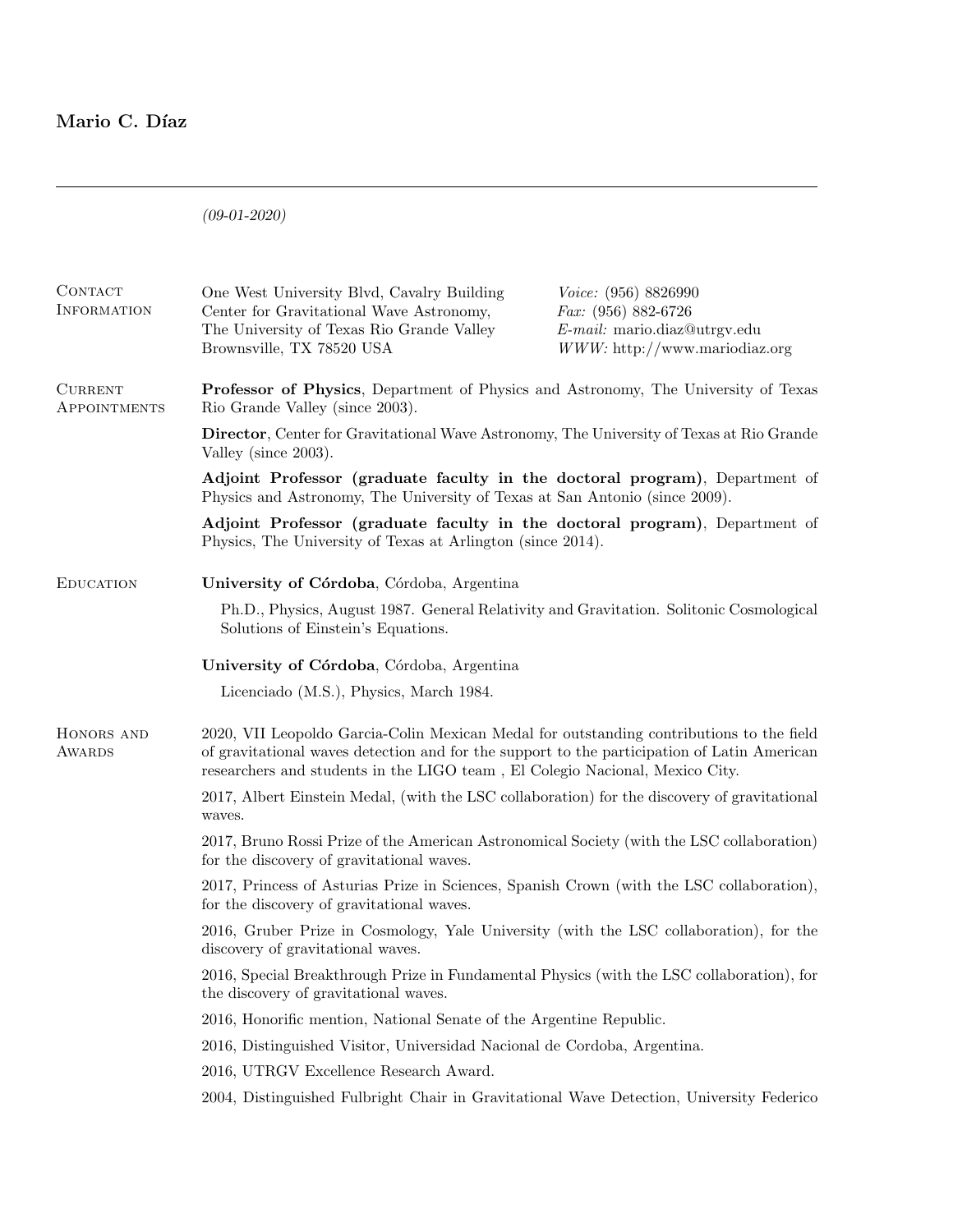## II, Naples, Italy.

**ACADEMIC EXPERIENCE**  Visiting Professor

- Instituto Politecnico Nacional, Eugenio Mendez Docurro Professorship, Mexico City, Mexico, September 23-24, 2019.
- Federal University University of the NorthEast, Natal, Brazil, June 1-14, 2019.
- University of Buenos Aires, Buenos Aires, Argentina, September-November 2017.
- University of Catamarca, Catamarca, Argentina, May 2007.
- University of Nanjing, Department of Astronomy, Nanjing, People's Republic of China, July -August 2006. First Summer School in Gravitational Wave Astronomy.
- University of Naples, Department of Physics and INFN Napoli-VIRGO group, Naples, Italy, Spring 2004.
- California Institute of Technology, Associate Physicist, 1999-2002 .
- Adjunct Professor, Department of Physics, The University of Texas at El Paso (2000- 2004).
- Adjunct Professor, Department of Physics, The University of Texas at Dallas (2004- 2008).
- The Pennsylvania State University, Center for Gravitational Physics and Geometry and Department of Physics, University Park, PA, Summer 1995.

## Associate Professor

• The University of Texas at Brownsville, 1999-2003.

## Assistant Professor

- The University of Texas at Brownsville, 1996-1999.
- Mercyhurst University, Department of Physics and Astronomy, 1990-1996.
- $\bullet$  University of Córdoba, Argentina, 1987-1992, (on leave 1988-1992).

## Postdoctoral

• University of Pittsburgh, Department of Physics and Astronomy, Pittsburgh, PA 1988- 1990.

## Instructor

- University of Pittsburgh, Pittsburgh (PA), 1989-1990.
- Wheeling Jesuit College, Wheeling, WV. Summer 1989, Summer 1990.
- University of Córdoba, Córdoba, 1984-1987.

## Teaching Assistant

• University of Córdoba, Córdoba, 1980-1984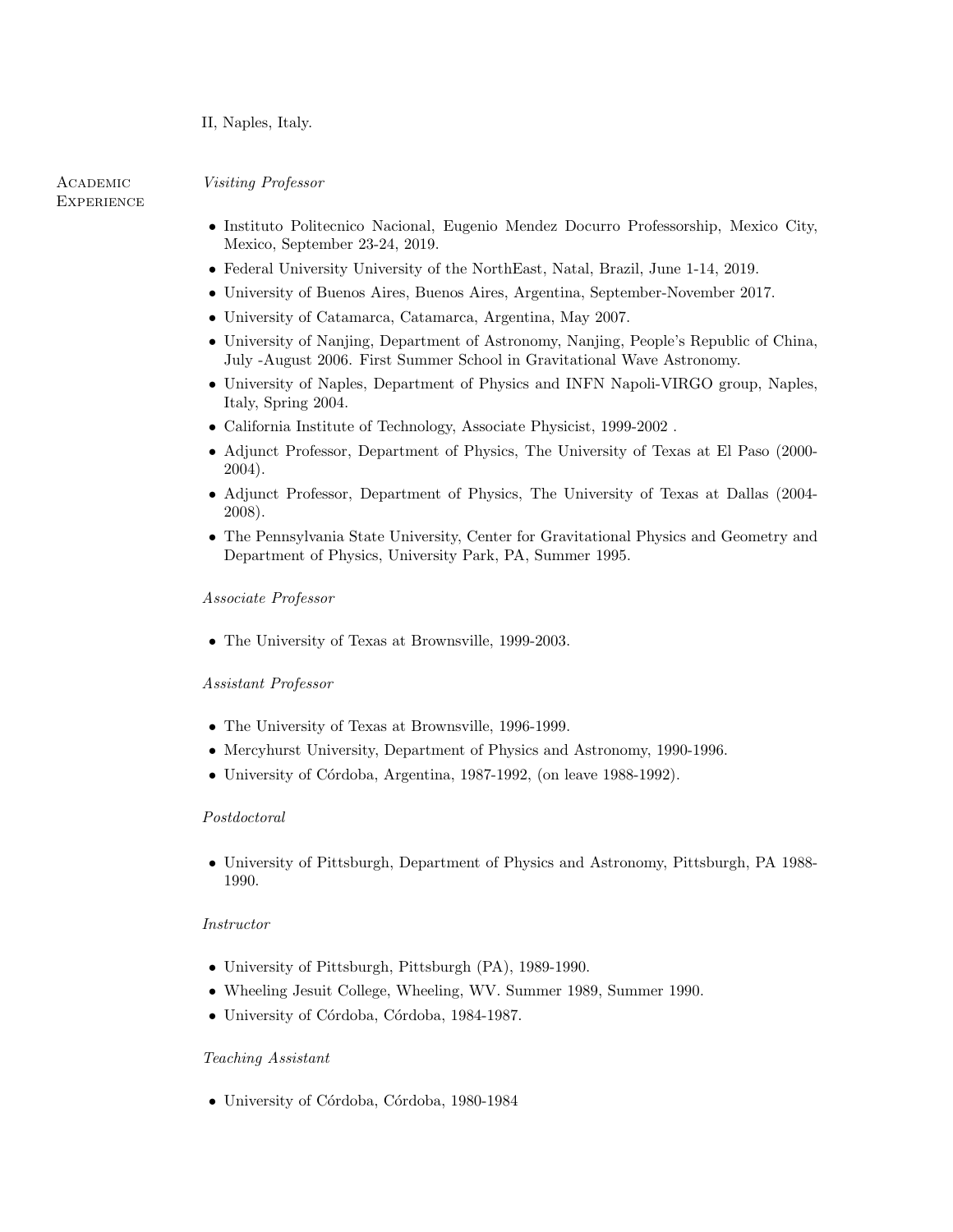| ADMINISTRATIVE<br><b>EXPERIENCE</b>            | Director, Center for Gravitational Wave Astronomy, The University of Texas at Brownsville,<br>$2003$ - present.                                                                                                                                                                                                                                                                                                                            |  |  |
|------------------------------------------------|--------------------------------------------------------------------------------------------------------------------------------------------------------------------------------------------------------------------------------------------------------------------------------------------------------------------------------------------------------------------------------------------------------------------------------------------|--|--|
|                                                | Interim Chair, Department of Physics and Astronomy, The University of Texas at Brownsville,<br>2008-2009.                                                                                                                                                                                                                                                                                                                                  |  |  |
|                                                | Chair, Department of Physics and Astronomy, The University of Texas at Brownsville,<br>2001-2003.                                                                                                                                                                                                                                                                                                                                          |  |  |
|                                                | Interim Chair, Department of Engineering Technology, The University of Texas at Brownsville,<br>1999-2003.                                                                                                                                                                                                                                                                                                                                 |  |  |
|                                                | Chair, Department of Physics, Mercyhurst College, 1994-96.                                                                                                                                                                                                                                                                                                                                                                                 |  |  |
| OTHER<br>PROFESSIONAL<br><b>EXPERIENCE</b>     | Technician (journeyman), SKF Argentina, 1970-1974                                                                                                                                                                                                                                                                                                                                                                                          |  |  |
|                                                | Mechanical Engineer/Technician, Renault Argentina, 1974-1980.                                                                                                                                                                                                                                                                                                                                                                              |  |  |
| PROFESSIONAL<br><b>SOCIETIES</b><br>MEMBERSHIP | Argentine Physical Society (AFA),<br>American Astronomical Society (AAS),<br>American Physical Society (APS),<br>APS Division of General Relativity and Gravitation,<br>APS, Forum on Education,<br>APS, Texas section.<br>International Society of General Relativity and Gravitation,<br>National Society of Hispanic Physicists (founding member),<br>SACNAS (Society for the Advancement of Chicanos and Native Americans in Science). |  |  |
| <b>PUBLICATIONS</b>                            | 1985, M C. Díaz and R.J. Gleiser, The Geometric Structure of 2n Soliton Solutions of<br>Einstein Equations in Relativity Supersymmetry and Cosmology, O. Bressan et al eds.,<br>World Scientific Pub., Singapore, p. 259.                                                                                                                                                                                                                  |  |  |
|                                                | 1985, M.C. Díaz and R.J. Gleiser, Smooth Extensions of a Class of 2n Soliton Metrics Class.<br>and Quantum Grav 2, 891.                                                                                                                                                                                                                                                                                                                    |  |  |
|                                                | 1987, M.C. Díaz, R.J. Gleiser, and J.A. Pullin, Solitonic Perturbations of Perfect Fluid<br>FRW Cosmological Models, Class. and Quantum Grav 4, L23.                                                                                                                                                                                                                                                                                       |  |  |
|                                                | 1987, M. Caceres, M.C. Díaz and J.A. Pullin, Stochastic Processes in Cosmology (1987),<br>Phys. Letters A123,329.                                                                                                                                                                                                                                                                                                                          |  |  |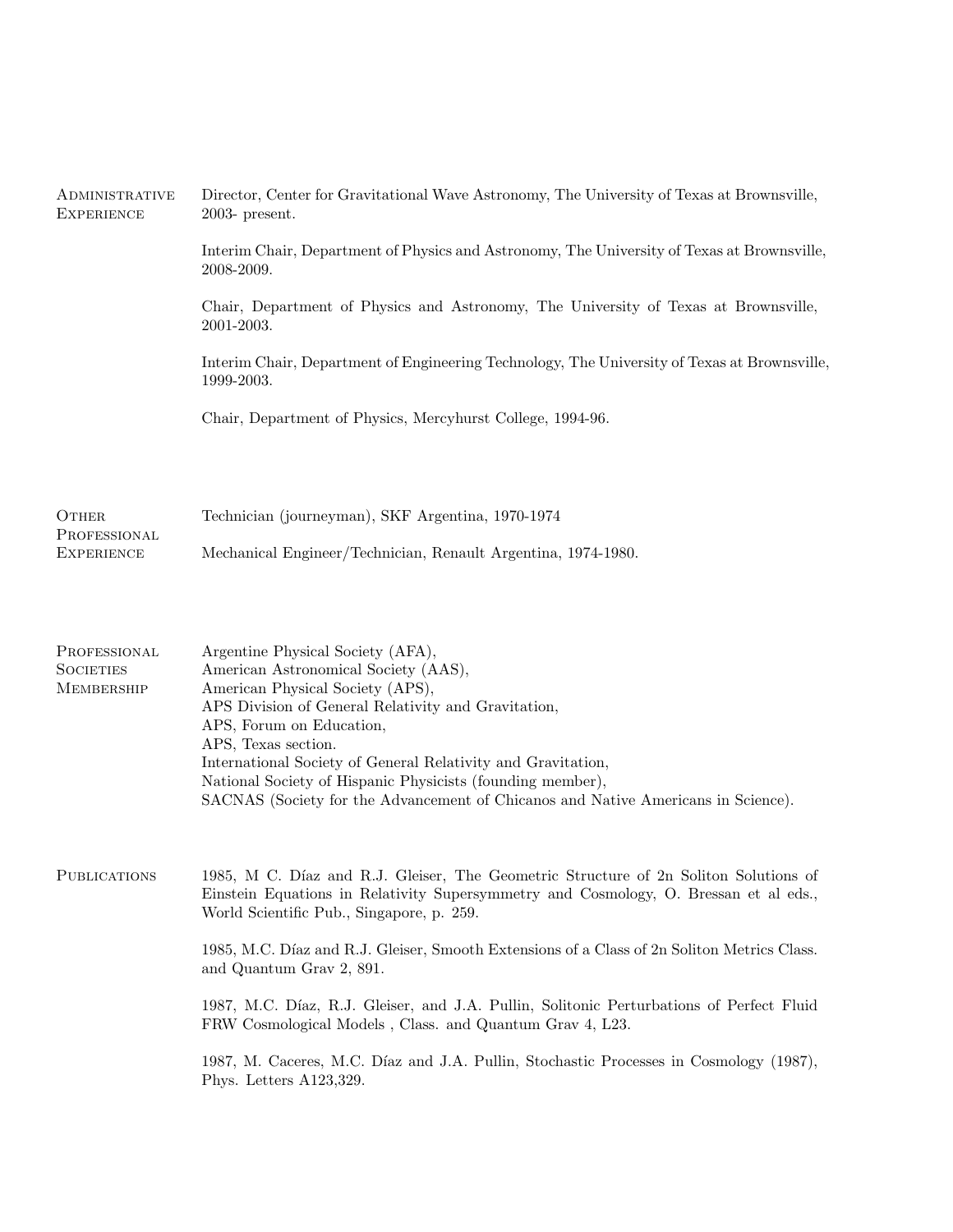1987, J. Cruzate, M.C. Díaz, R.J. Gleiser, and J.A. Pullin, Solitonic Inhomogeneities in the Standard Model, Bulletin of the Argentine Astronomical Association, p. 93.

1988 M.C. Díaz, R.J. Gleiser, and J.A. Pullin, No Hair Theorems and Solitonic Instabilities of DeSitter Spacetimes, Proceedings of the VI SILARG (Latin American Symposium on General Relativity and Gravitation), M. Novello ed., World Scientific Pub., Singapore, p. 135.

1988 M.C. Díaz, and R.J. Gleiser, On the Geometric Structure of Nonstationary Multisoliton Metrics with Real Pole Trajectories on a General Background, Gen. Rel. Grav. 20, 517.

1988 M.C. Díaz, Nonlinear Sigma Models, Kac-Moody Algebras and General Relativity with a G2, Rev. Mex. Fis. 34, 1.

1989 M.C. Díaz and J.A. Pullin, General Solution for Slowly Rotating Fluid Spheres in General Relativity, Astr. and Space Sc. 148, 385.

1988, R.J. Gleiser and M.C. Díaz, Perfect Fluid Cosmologies with Extra Dimensions, Phys. Rev. D 37, 3761.

1988, M.C. Díaz, R.J. Gleiser, and J.A. Pullin, Solitonic Instabilities of DeSitter Universes, Phys. Letters A127, 60.

1988, M.C. Díaz, R.J. Gleiser, and J.A. Pullin, Solitonic Solutions in the Kaluza Klein Jordan Formalism as Cosmological Models in General Relativity, J. of Math. Phys. 29, 169.

1988, R.J. Gleiser, M.C. Díaz, and R.D. Grosso, Phase Transitions in Perturbed Stiff Fluid FRW Cosmological Models, Class. and Quantum Grav. 5, 989.

1989, M.C. Díaz, R.J. Gleiser, and J.A. Pullin, Finite Perturbations on Perfect Fluid FRW Models, The Astrophysical J. 339, 1

1989, J. Cruzate, M.C.Díaz, R.J.Gleiser and J.A.Pullin, Soliton Collision in cosmologies with matter, Class. and Quantum Grav. 5, 883.

1989, M.C.Díaz, R.J.Gleiser and J.A.Pullin, Brans-Dicke Solitons as finite perturbations on perfect fluid models in General relativity, Class. and Quantum Grav. 5, 641.

1989, M.C. Díaz, R.J. Gleiser, G.I. Gonzalez, and J.A. Pullin, Completeness and Singularities in Some inhomogeneous cosmologies, Phys. Rev. D 40 1033.

1992, M.C. Díaz and G.A.J. Sparling, Dimensional reduction of selfdual Yang-Mills equations and the two dimensional conformal group, in Diferential Geometric Methods in Mathematical Physics, S. Catto and A. Rocha, eds. World Sc. Pub. Singapore, p. 295.

1994, M.C. Díaz, A Science Computer lab: What to teach? How to teach it?, Journal of Computing in Small Colleges, 10 137.

1996, M.C. Díaz and G.A.J. Sparling, A systematic Approach to the study of Dimensional Reductions of Self Dual Yang Mills Equations, in The Seventh Marcel Grossman Meeting on Recent Developments in Theoretical and Experimental General Relativity, Gravitation and Relativistic Theories, Editors Robert T. Jantzen and G. Mac Keiser, World Scientific Pub., Singapore, vol. I, 325.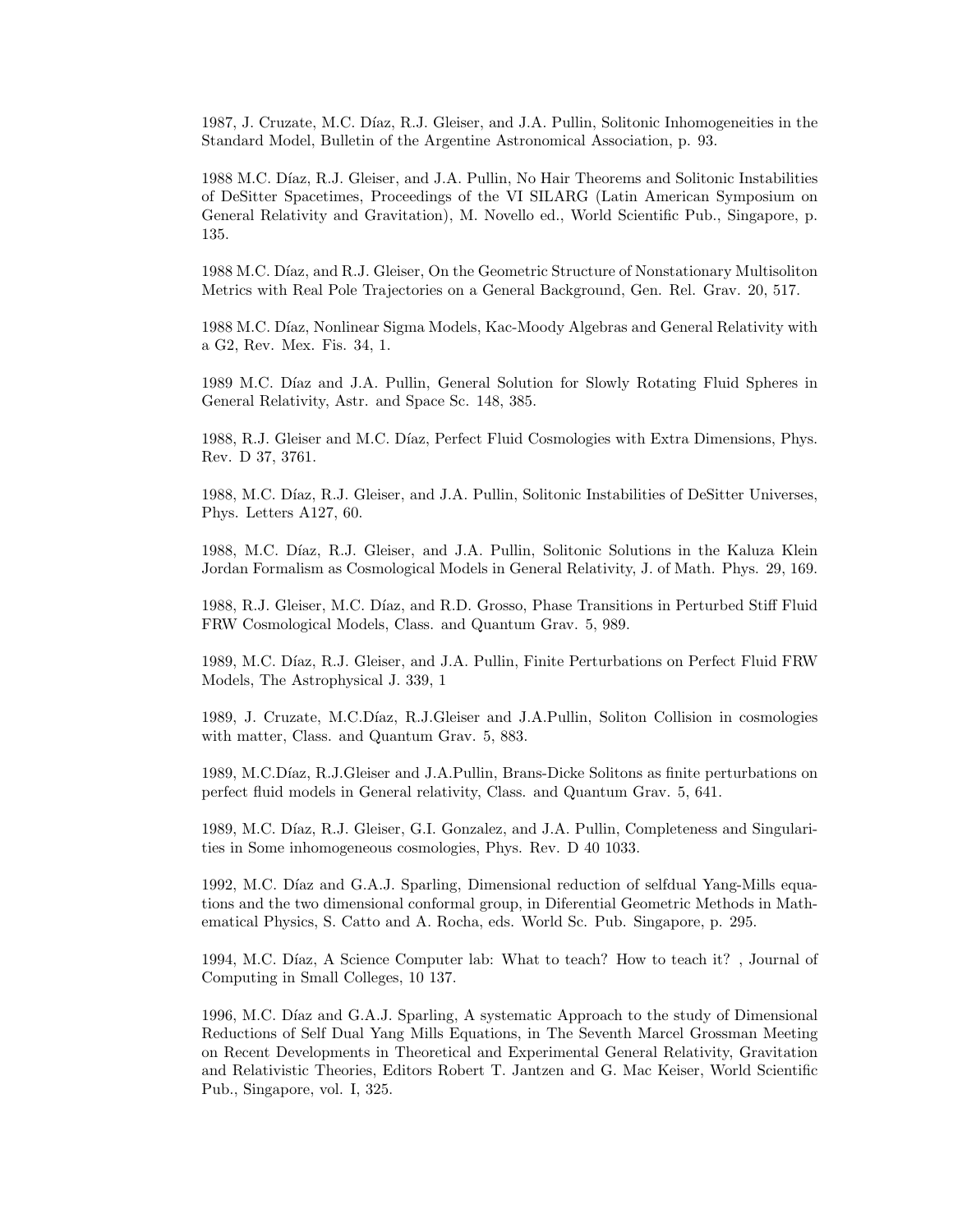2000, M. C. D´ıaz, A successful Story of Collaborative research, NASA report NASA/CP-2000-209975, 270.

2002, J.T.Whelan, W. Anderson, Martha Casquette, M.C. Díaz, Ik Siong Heng, Martin McHugh, Joseph D. Romano, Charlie Torres Jr, Rosa Trejo and Alberto Vecchio, Progress on stochastic background search codes for LIGO, Class. Quantum Grav. 19, 1521-1527.

2002, Allen, B. et al. (including M. Díaz), "Detecting a Stochastic Background of Gravitational Radiation Background Information," LIGO-T020166-00-Z.

2003, Allen, B. et al., (including M. Díaz), "Analysis of First LIGO Science Data for Stochastic Gravitational Waves," LIGO-P030009-11-Z.

2004, B. Abbott et al. including Mario Díaz, First upper limits from ligo on gravitational wave bursts, Phys.Rev. D69, 102001.

2004, B. Abbott et al. including Mario Díaz, Detector Description And Performance For The First Coincidence Observations Between Ligo And Geo, Nucl. Instrum. Meth. A517, 154-179.

2004, B. Abbott et al. including Mario Díaz, Analysis Of First Ligo Science Data For Stochastic Gravitational Waves, Phys.Rev.D69, 122004.

2004, B. Abbott et al. including Mario Díaz, First Upper Limits From Ligo On Gravitational Wave Bursts, Class.Quant.Grav. 21:S677-S684.

2004, B. Abbott et al. including Mario Díaz, First upper limits from LIGO on gravitational wave bursts, Phys. Rev. D 69, 102001-121.

2004, B. Abbott et al. including Mario D´ıaz, Analysis Of Ligo Data For Gravitational Waves From Binary Neutron Stars, Phys.Rev. D69, 122001.

2004, B. Abbott et al. including Mario Díaz, Upper limits on the strength of periodic gravitational waves from PSR J1939+2134, Class. Quantum Grav. 21, 671676.

2004, B. Abbott et al. including Mario Díaz, Setting Upper Limits On The Strength Of Periodic Gravitational Waves From PSR J1939+2134 Using The First Science Data From The Geo 600 And Ligo Detectors, Phys.Rev. D69, 082004.

2005, B. Abbott et al. including Mario Díaz, A Search for Gravitational Waves Associated with the Gamma Ray Burst GRB030329 Using the LIGO Detectors, Phys. Rev. D 72, 042002.

2005, B. Abbott et al. including Mario Díaz, First All-sky Upper Limits from LIGO on the Strength of Periodic Gravitational Waves Using the Hough Transform, Phys. Rev. D 72, 102004.

2005, B. Abbott et al. including Mario Díaz, Joint LIGO and TAMA300 Search for Gravitational Waves from Inspiralling Neutron Star Binaries, Phys. Rev. D 73, 102002.

2005, B. Abbott et al. including Mario D´ıaz, Limits on Gravitational-Wave Emission from Selected Pulsars Using LIGO Data, Phys. Rev. Lett. 94, 181103.

2005, B. Abbott et al. including Mario Díaz, Search for Gravitational Waves from Galactic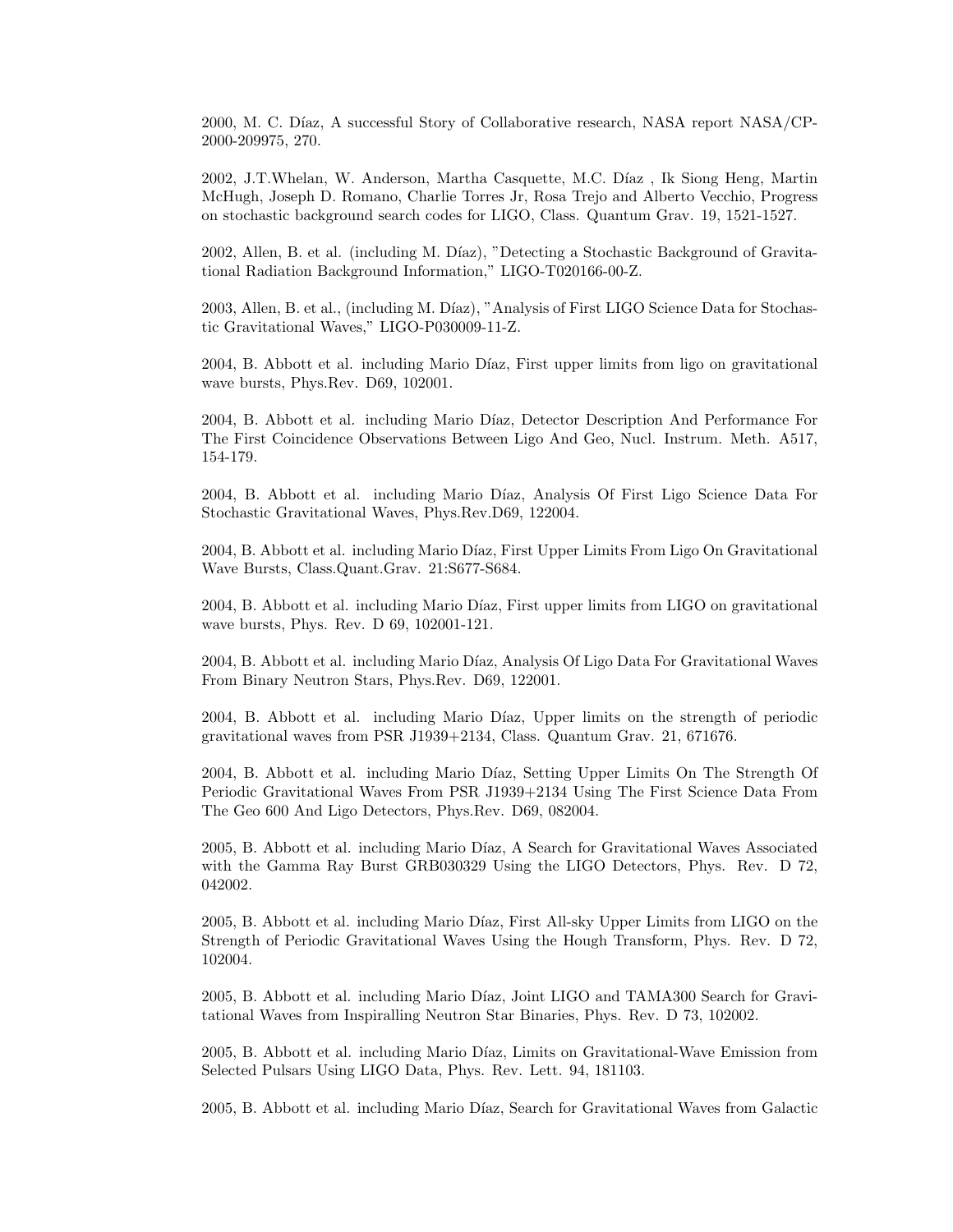and Extra-galactic Binary Neutron Stars, Phys. Rev. D. 72, 082001.

2005, B. Abbott et al. including Mario Díaz, Search for Gravitational Waves from Primordial Black Hole Binary Coalescences in the Galactic Halo, Phys. Rev. D. 72, 082002.

2005, B. Abbott et al. including Mario D´ıaz, Upper Limits from LIGO and TAMA Detectors on the Rate of Gravitational Wave Bursts, Phys. Rev. D. 72, 122004.

2005, B. Abbott et al. including Mario Díaz, Upper Limits on Gravitational Wave Bursts in LIGO's Second Science Run, Phys. Rev. D 72, 062001.

2006, B. Abbott et al. including Mario Díaz, Search for Gravitational Waves from Binary Black Hole Inspirals in LIGO Data, Phys. Rev. D 73, 062001.

2006, B. Abbott et al. including Mario Díaz, Search for Gravitational Wave Bursts in LIGO's Third Science Run, Class. Quantum Grav. 23, S29-S39.

2006, B. Abbott et al. including Mario Díaz, Upper Limits on a Stochastic Background of Gravitational Waves, Phys. Rev. Lett. 95, 221101.

2006, Mario Díaz and Soumya Mohanty, editors, PROCEEDINGS OF THE 10TH GRAV-ITATIONAL WAVE DATA ANALYSIS WORKSHOP, BROWNSVILLE, TEXAS, USA, 1417 DECEMBER 2005, Classical and Quantum Gravity, 23, S635-S848.

2006, B. Abbott et al. including Mario Díaz, Joint LIGO and TAMA300 search for gravitational waves from inspiralling neutron star binaries, Phys. Rev. D 73, 102002-110.

2007, B. Abbott et al. including Mario Díaz, , Searching for a stochastic background of gravitational waves with LIGO, Astrophysical Journal, 659, 918.

2007, B. Abbott et al. including Mario Díaz, Upper limits on gravitational wave emission from 78 radio pulsars, Phys. Rev. D 76, 042001.

2007, B. Abbott et al. including Mario Díaz, First cross-correlation analysis of interferometric and resonant-bar gravitational-wave data for stochastic backgrounds, Phys. Rev. D 76, 022001 (2007)

2007, Abbott et al, including Mario Díaz, Search for gravitational wave radiation associated with the pulsating tail of the SGR 1806 20 hyperflare of 27 December 2004 using LIGO, Phys. Rev. D 76, 062003 .

2007, Abbott et al, including Mario Díaz, Upper limit map of a background of gravitational waves, Phys. Rev. D 76 (2007) 082003 astro-ph/0703234

2007, Abbott et al, including Mario Díaz, Search for gravitational-wave bursts in LIGO data from the fourth science run, Class. Quantum Grav. 24 (2007) S5343S5369

2007, Abbott et al, including Mario Díaz, Searches for periodic gravitational waves from unknown isolated sources and Scorpius X-1: Results from the second LIGO science run, Phys. Rev. D 76, 082001.

2008, Abbott et al, including Mario Díaz, Search for gravitational waves from binary inspirals in S3 and S4 LIGO data, Phys. Rev. D 77, 062002.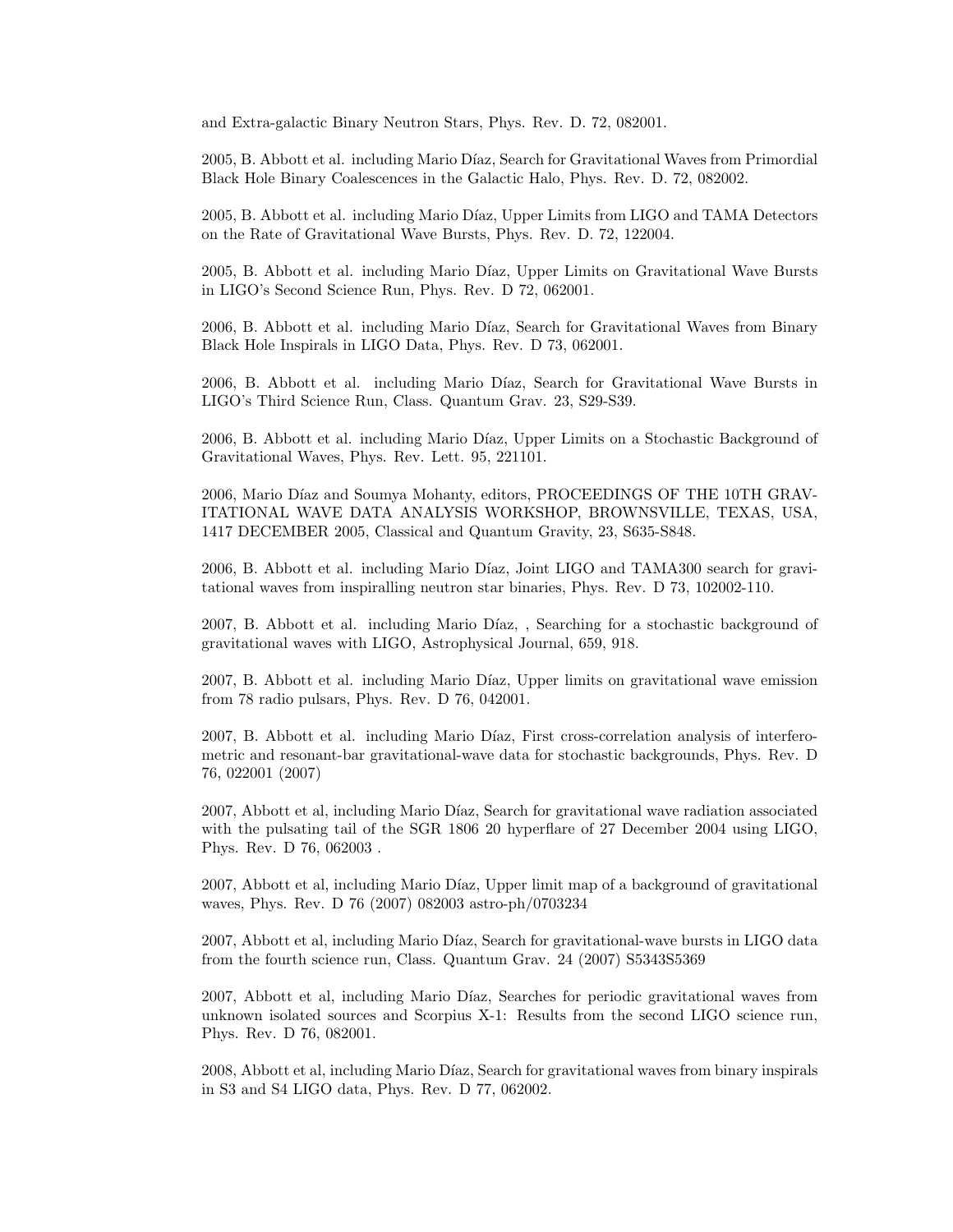2008, R. Grosso and M. Díaz, "A Fourier based technique to simulate very large time series", LIGO P070147-00, to be published C.& Q Grav.

2008, Abbott et al, including Mario Díaz, Search for gravitational waves associated with 39 gamma-ray bursts using data from the second, third, and fourth LIGO runs, Phys. Rev. D 77, 062004.

2008, Abbott et al, including Mario Díaz, All-sky search for periodic gravitational waves in LIGO S4 data, Phys. Rev. D 77, 022001 (2008)

2008, Abbott et al, including Mario Díaz, Astrophysically triggered searches for gravitational waves: status and prospects, Class. Quantum Grav. 25, 114051.

2008, Abbott et al, including Mario Díaz, Implications for the Origin of GRB 070201 from LIGO Observations, Astrophys. J. 681, 1419.

2008, Abbott et al, including Mario D´ıaz, Barthelmy, Gehrels, Hurley, Palmer, Search for Gravitational Wave Bursts from Soft Gamma Repeaters, Phys. Rev. Lett. 101 (2008) 211102.

2008, Abbott et al, including Mario Díaz, Beating the spin-down limit on gravitational wave emission from the Crab pulsar, ApJ Lett 683, 45

2008, Abbott et al, including Mario Díaz, LIGO: The Laser Interferometer Gravitational-Wave Observatory, Rep. Prog. Phys. 72 (2009) 076901 , arXiv:0711.3041.

2008, Abbott et al, including Mario Díaz, All-sky LIGO Search for Periodic Gravitational Waves in the Early S5 Data, Phys. Rev. Lett.102 (2009) 111102 , arXiv:0810.0283.

2008, Abbott et al, including Mario Díaz, Search for Gravitational Waves from Low Mass Binary Coalescences in the First Year of LIGO's S5 Data, Phys. Rev. D 79 (2009) 122001, arXiv:0901.0302.

2008, Abbott et al. including Mario Díaz, The Einstein@Home search for periodic gravitational waves in LIGO S4 data, Phys. Rev. D 79 (2009) 022001.

2009, Abbott et al. including Mario Díaz, "First LIGO search for gravitational wave bursts from cosmic (super)strings", Phys Rev D 80 (2009) 062002.

2009, Abbott et al. including Mario Díaz, Search for High Frequency Gravitational Wave Bursts in the First Calendar Year of LIGO's Fifth Science Run, Phys Rev D 80 (2009) 102002.

2009, Abbott et al. including Mario Díaz, Stacked Search for Gravitational Waves from the 2006 SGR 1900+14 Storm, Astrophys. J. 701 (2009) L68-L74 arXiv:0905.0005.

2009, Abbott et al. including Mario Díaz, Search for gravitational-wave bursts in the first year of the fifth LIGO science run, Phys Rev D 80 (2009) 102001.

2009, Abbott et al. including Mario Díaz, Search for gravitational wave ringdowns from perturbed black holes in LIGO S4 data, Phys. Rev. D 80 (2009) 062001, arXiv:0905.1654.

2009, Abbott et al. including Mario D´ıaz, Einstein@Home search for periodic gravitational waves in early S5 LIGO data, Anderson Phys. Rev. D 80 (2009) 042003, arXiv:0905.1705.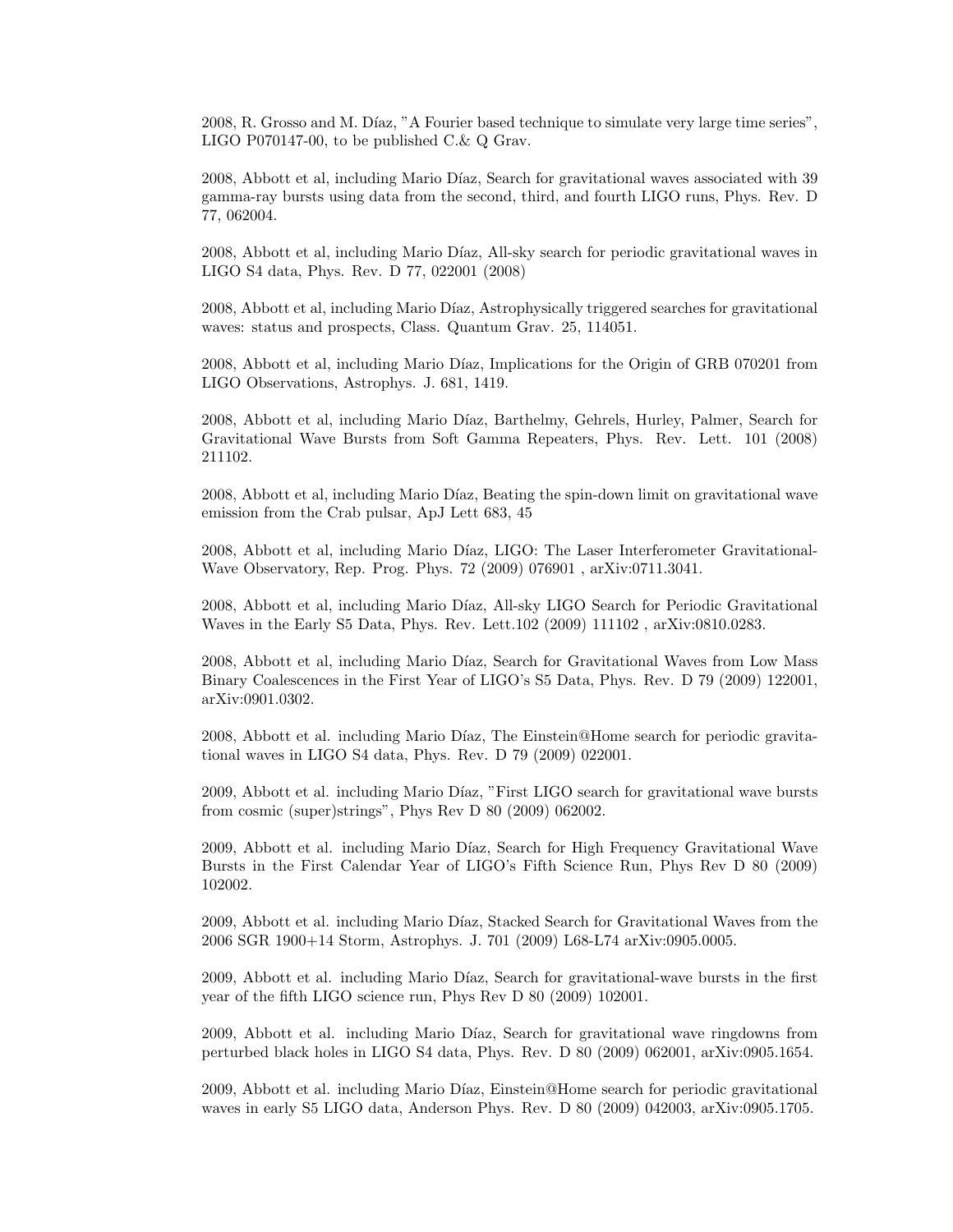2009, Abbott et al. including Mario Díaz, Search for Gravitational Waves from Low Mass Compact Binary Coalescence in 186 Days of LIGO's fifth Science Run, Phys. Rev. D 80 (2009) 047101.

2009, Abbott et al. including Mario Díaz, Observation of a kilogram-scale oscillator near its quantum ground state, New J. Phys. 11 (2009).

2009, Abbott et al. including Mario Díaz, An upper limit on the stochastic gravitationalwave background of cosmological origin, Nature 460 (2009) 990.

2009, Abbott et al. including Mario D´ıaz, Search for gravitational-wave bursts associated with gamma-ray bursts using data from LIGO Science Run 5 and Virgo Science Run 1, Astrophys. J. 715 (2010) 1438.

2009, Abbott et al. including Mario Díaz, Searches for gravitational waves from known pulsars with S5 LIGO data, Astrophys. J. 713 (2010) 671.

2009, Mario D´ıaz, Fredrick Jenet and Soumya Mohanty, editors, Bridging Gravitational Wave Astronomy and Observational Astrophysics', Proceedings of the 13th Gravitational Wave Data Analysis Workshop (GWDAW13) (San Juan, Puerto Rico, 1922 January 2009), sponsored by the Center for Gravitational Wave Astronomy, the University of Texas at Brownsville and the National Astronomy and Ionosphere Center, Journal of Classical and Quantum Gravity, Volume 26, Number 20, 2009.

2010, M. Díaz in LSC collaboration author list, "Search for Gravitational Waves from Compact Binary Coalescence in LIGO and Virgo Data from S5 and VSR1", M. Rakhmanov. V. Quetschke. M. Benacquista, T. Creighton, J. Romano, M. Díaz, R. Stone, S. Mohanty, S. Muhkherjee among LSC collaboration Phys. Rev. D 82 (2010) 102001.

2010, M. Díaz in LSC collaboration author list, "Searches for gravitational waves from known pulsars with S5 LIGO data", Astrophys. J. 713 (2010) 671.

2010, M. Díaz in LSC collaboration author list, Search for gravitational-wave bursts associated with gamma-ray bursts using data from LIGO Science Run 5 and Virgo Science Run 1, Astrophys. J. 715 (2010) 1438.

2010, M. Díaz in LSC collaboration author list, "First search for gravitational waves from the youngest known neutron star", Astrophys. J. 722 (2010) 1504.

2010, M. Díaz in LSC collaboration author list, "Predictions for the rates of compact binary coalescences observable by ground-based gravitational-wave detectors", Class. Quantum Grav. 27 (2010) 173001 .

2010, M. Díaz in LSC collaboration author list, "Calibration of the LIGO Gravitational Wave Detectors in the Fifth Science Run", Nucl. Instrum. Meth. A624 (2010) 223.

2010, M. Díaz in LSC collaboration author list, "All-sky search for gravitational-wave bursts in the first joint LIGO-GEO-Virgo run" Phys. Rev. D 81 (2010) 102001.

2011, M. Díaz in LSC collaboration author list, "A search for gravitational waves associated with the August 2006 timing glitch of the Vela pulsar", Phys. Rev. D83 (2011) 042001.

2011, M. Díaz in LSC collaboration author list, "Search for Gravitational Wave Bursts from Six Magnetars", submitted for publication, Astrophys. J. 734 (2011) L35.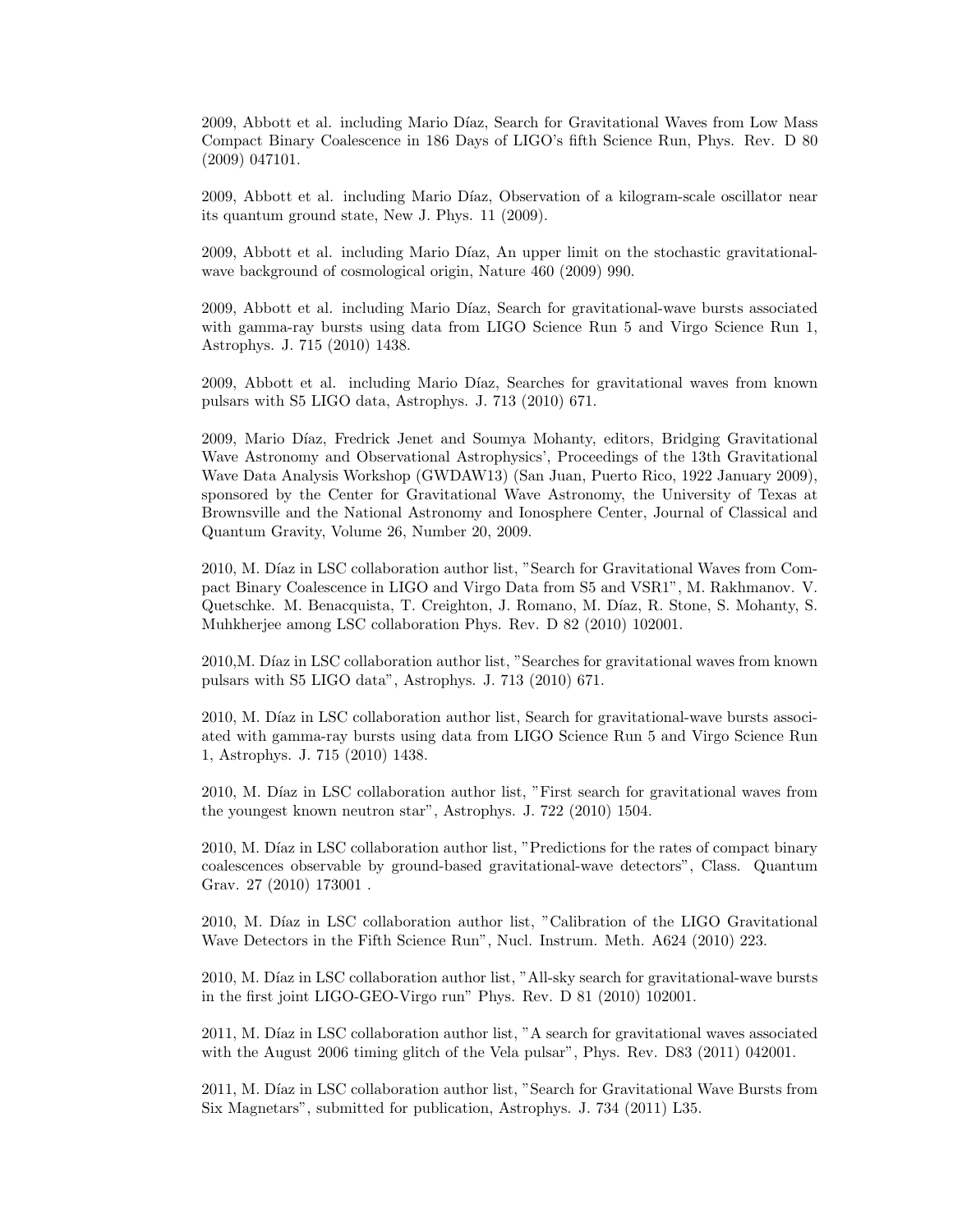2011, M. Díaz in LSC collaboration author list, "Search for Gravitational Waves from Compact Binary Coalescence in LIGO and Virgo Data from S5 and VSR1", Phys. Rev. D83 (2011) 122005.

2011, M. Díaz in LSC collaboration author list, "Beating the spin-down limit on gravitational wave emission from the Vela pulsar", Astrophys. J. 737 (2011) 93.

2011, M. Díaz in LSC collaboration author list, "A gravitational wave observatory operating beyond the quantum shot-noise limit", Nature Physics 7 (2011) 962.

2011, M. Díaz in LSC collaboration author list, "Directional limits on gravitational waves using LIGO S5 science data", Phys. Rev. Lett. 107 (2011).

2012, M. Díaz in LSC collaboration author list, "Implementation and testing of the first prompt search for gravitational wave transients with electromagnetic counterparts", Astron Astrophys 539 (2012) A124.

2012, M. Díaz in LSC collaboration author list, "Search for Gravitational Waves from Low Mass Compact Binary Coalescence in LIGO's Sixth Science Run and Virgo's Science Runs 2 and 3", Phys. Rev D85 (2012) 082002.

2012, M. Díaz in LSC collaboration author list, "Upper limits on a stochastic gravitationalwave background using LIGO and Virgo interferometers at 600-1000 Hz", Phys. Rev. D 85 (2012) 122001.

2012, M. Díaz in LSC collaboration author list, "First Low-Latency LIGO+Virgo Search" for Binary Inspirals and their Electromagnetic Counterparts", Astron Astrophys 541 (2012) A155.

2012, M. Díaz in LSC collaboration author list, "All-sky search for periodic gravitational waves in the full S5 LIGO data", Phys. Rev D85 (2012) 022001.

2012, M. Díaz in LSC collaboration author list, "Implications for the Origin of GRB 051103 from LIGO Observations", Astrophys. J. 755 (2012) 2.

2012, H. Pablo Daveloza, M. Afrin Badhan, M. Díaz, K. Kawabe, P. N. Konverski, M. Landry, R. L. Savage, "Controlling calibration errors in gravitational-wave detectors by precise location of calibration forces, Journal of Physics, 363 (2012) 012007.

2012, Geppo Cagnoli, Moises Castillo, Mario D´ıaz, Elisabetta Cesarini, Matteo Lorenzini, Francesco Piergiovanni, Alan Cumming, Marielle van Veggel, Giles Hammond, and Sheila Rowan, "Creep rate measurement setups for the hydroxide-catalysis bonded silica ears", submitted for publication.

2012, M. Díaz in LSC collaboration author list, "All-sky search for gravitational-wave bursts in the second joint LIGO-Virgo run", Phys. Rev. D 85 (2012) 122007.

2012, M. Díaz in LSC collaboration author list, "Search for Gravitational Waves from Intermediate Mass Binary Black Holes", Phys. Rev. D 85 (2012) 102004.

2012, M. Díaz in LSC collaboration author list and VIRGO Collaboration list, "Virgo data characterization and impact on gravitational wave searches", Class. Quantum Grav. 29 (2012) 155002.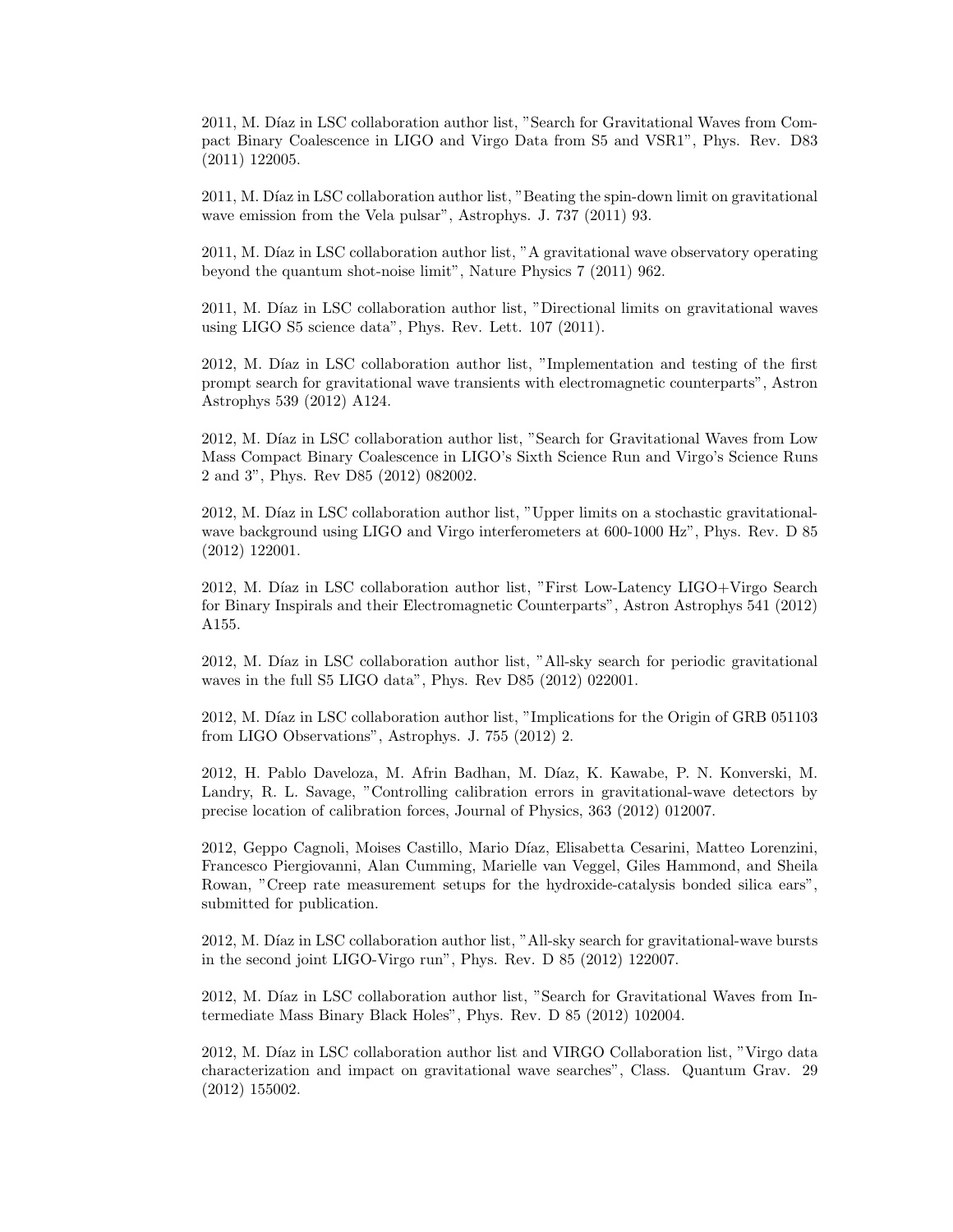2012, M. Díaz in LSC collaboration author list, Virgo collaboration and Swift collaboration, "Swift Follow-Up Observations Of Candidate Gravitational-Wave Transient Events", submitted for publication, preprint in: arXiv:1205.1124.

2012, M. Díaz in LSC collaboration author list, Virgo collaboration and others. "Search for gravitational waves associated with gamma-ray bursts during LIGO science run 6 and Virgo science run 2 and 3", ApJ, 760, 12.

2012 M. Díaz in P. A. Evans et al "Swift Follow-Up Observations Of Candidate Gravitational-Wave Transient Events", ApJS 203 28.

2012 M. Díaz in Abadie et al. "Search for Gravitational waves associated with Gamma-Ray Bursts during LIGO Science run 6 and VIRGO Science runs 2 and 3", ApJ 760 12.

2012 M. Díaz in Abadie et al 'Implementation and testing of the first prompt search for gravitational wave transients with electromagnetic counterparts', A&A, 539 A124.

2012, M. Díaz in Abadie et al, "First Low-Latency LIGO+Virgo Search for Binary Inspirals and their Electromagnetic Counterparts", A&A 541, A155.

2013, M. Díaz in LSC collaboration author list, Virgo collaboration, "Search for Gravitational Waves from Binary Black Hole Inspiral, Merger and Ringdown in LIGO-Virgo Data from 2009-2010", Phys. Rev. D 87 (2013) 022002.

2013, M. Díaz in LSC collaboration author list, Enhanced sensitivity of the LIGO gravitational wave detector by using squeezed states of light, Nature Photonics 7 (2013) 613.

2013, M. Díaz in LSC collaboration author list, Virgo collaboration, "Einstein@Home allsky search for periodic gravitational waves in LIGO S5 data", Phys. Rev. D 87 (2013) 042001.

2013 M. Díaz in LSC collaboration author list, Virgo collaboration and ANTARES, "A first search for coincident gravitational waves and high energy neutrinos using LIGO, Virgo and ANTARES data from 2007", JCAP 1306 (2013) 008.

2013 M. Díaz in LSC collaboration author list "Parameter estimation for compact binary coalescence signals with the first generation gravitational wave detector network", Phys. Rev. D 88(2013) 062001.

2013, M.Díaz in Aasi et al, "Prospects for Localization of Gravitational Wave Transients by the Advanced LIGO and Advanced Virgo Observatories", arXiv:1304.0670, published Living Reviews in Relativity 19, 1 (2016).

2013, M.Díaz in Aasi et al, "Gravitational-waves from known pulsars: results from the initial detector era", Astrophys. J. 785 (2014) 119.

2013, M.Díaz in Aasi et al, "A directed search for continuous Gravitational Waves from the Galactic Center", Phys. Rev. D 88(2013) 102022.

2013, M.Díaz in Aasi et al, 'Search for long-lived gravitational-wave transients coincident with long gamma-ray bursts", Phys. Rev. D 88, 122004.

2013, M. Díaz in Aasi et al, Constraints on cosmic (super)strings from the LIGO-Virgo gravitational-wave detectors, submitted for publication arXiv:1310.2384, Phys. Rev. Lett.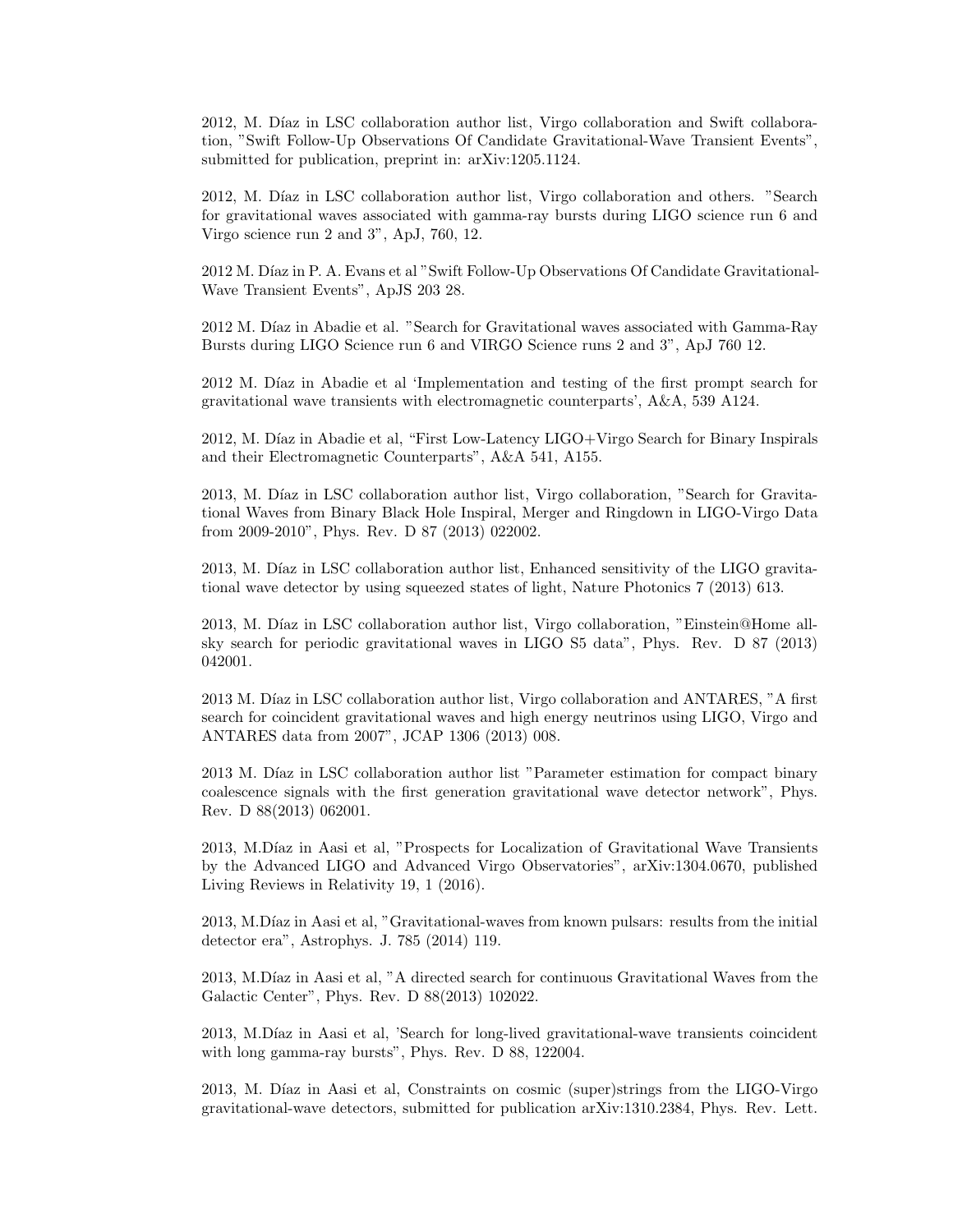112, 131101 (2014).

2014, M. Díaz in Aasi et al, First Searches for Optical Counterparts to Gravitational-wave Candidate Events, ApJS 211 (2014) 7.

2014, M. Díaz in Aasi et al, The NINJA-2 project: Detecting and characterizing gravitational waveforms modelled using numerical binary black hole simulations, Class. Quantum Grav. 31 (2014) 115004.

2014, M. Díaz in Aasi et al, Implementation of an F-statistic all-sky search for continuous gravitational waves in Virgo VSR1 data, Class. Quantum Grav. 31 (2014) 165014.

2014, M. Díaz in Aasi et al, Search for gravitational wave ringdowns from perturbed intermediate mass black holes in LIGO-Virgo data from 2005-2010, Phys. Rev D 89 (2014) 102006.

2014, M. Díaz in Aasi et al, Search for gravitational waves associated with gamma-ray bursts detected by the Interplanetary Network, Phys. Rev. Lett. 113 (2014) 011102.

2014, M. Díaz in Aasi et al, Search for gravitational radiation from intermediate mass black hole binaries in data from the second LIGO-Virgo joint science run, Phys. Rev D 89 (2014) 122003.

2014, M. Díaz in Aasi et al, Methods and results of a search for gravitational waves associated with gamma-ray bursts using the GEO600, LIGO, and Virgo detectors, Phys. Rev. D 89 (2014), 122004.

2014, M. Díaz in Aasi et al, First all-sky search for continuous gravitational waves from unknown sources in binary systems, Phys. Rev. Lett 113 (2014) 231101.

2014, M. Díaz in Aasi et al, Improved Upper Limits on the Stochastic Gravitational-Wave Background from 2009-2010 LIGO and Virgo Data, Phys. Rev. D 90 (2014), 062010.

2014, M. Díaz in Aasi et al, Multimessenger Search for Sources of Gravitational Waves and High-energy Neutrinos: Results for Initial LIGO-Virgo and IceCube, Phys. Rev. D 90 (2014) 102002.

2015, M. Díaz in Aasi et al, Searching for stochastic gravitational waves using data from the two co-located LIGO Hanford detectors, Phys. Rev. D 91 (2015) 022003

2014, M. Díaz in Aasi et al, Searches for continuous gravitational waves from nine young supernova remnants, arXiv:1412.5942, submitted for publication.

2014, M. Díaz in Benacquista et al., "TOROS, Transient Optical Robotic Observatory of the South", in The Third Hot-wiring the Transient Universe Workshop (HTU-III) online at http://www.slac.stanford.edu/econf/C131113.1/

2014, M. Díaz et al, A program for optical observations of advanced LIGO early triggers in the southern hemisphere, EAS Publications Series, vol 67, 357 (2014).

2015, M. Díaz in Aasi et al, Characterization of the LIGO detectors during their sixth science run, arXiv:1410.6211, Class. Quantum Grav. 32 (2015) 105012.

2015, M. Díaz in Aasi et al, Searching for stochastic gravitational waves using data from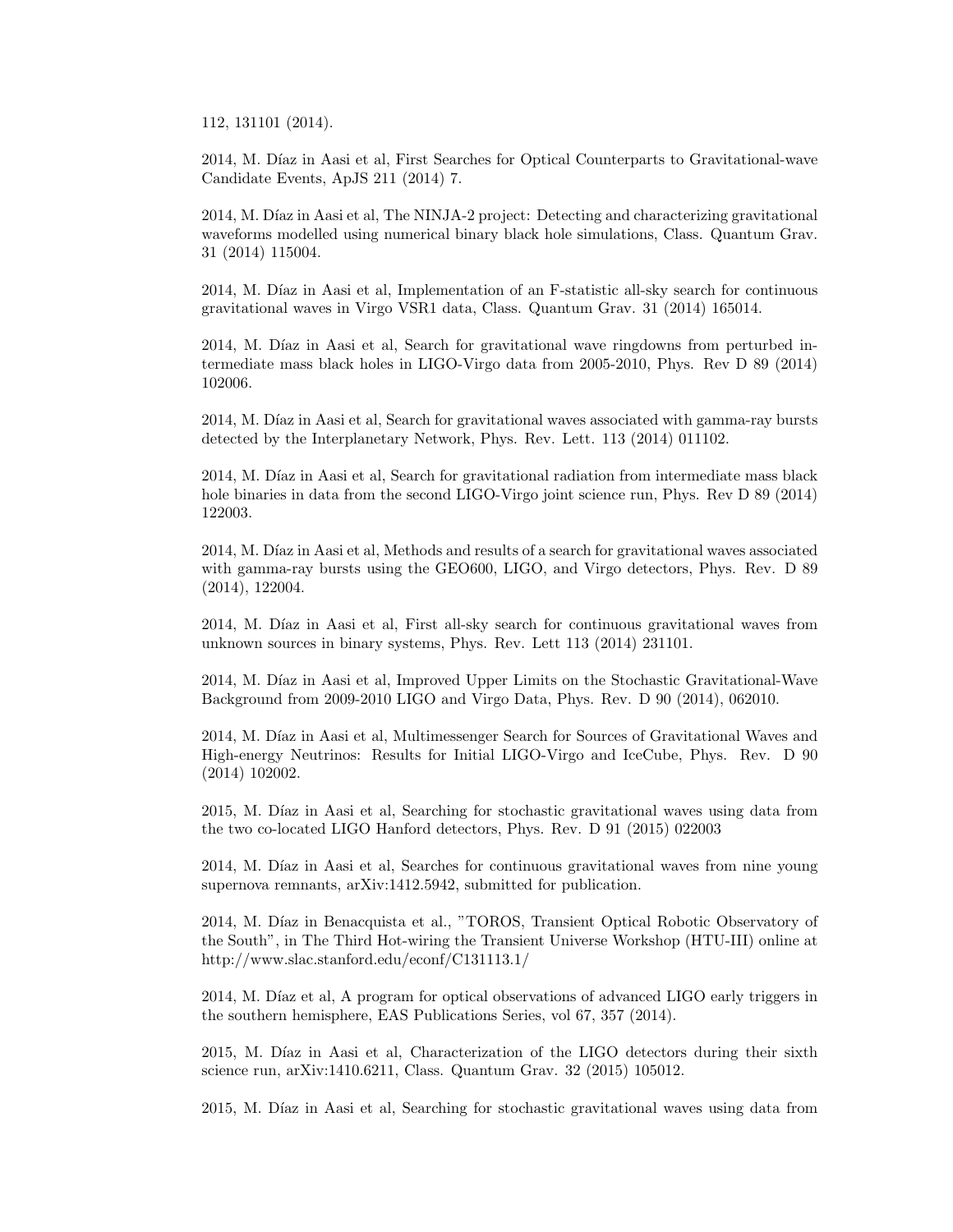the two co-located LIGO Hanford detectors, Phys. Rev. D 91 (2015) 022003

2015, M. Díaz in Aasi et al, Narrow-band search of continuous gravitational-wave signals from Crab and Vela pulsars in Virgo VSR4 data, , Phys. Rev. D 91 (2015) 022004, arXiv:1410.7764

2015, M. Díaz in Aasi et al, A directed search for gravitational waves from Scorpius X-1 with initial LIGO, Phys. Rev. D 91 (2015) 062008, arXiv:1412.0605.

2015, M. Díaz in Aasi et al, Advanced LIGO, Class. Quantum Grav. 32 (2015) 074001, arXiv:1411.4547.

2015, M.C. Díaz in Abbott et al, Searches for continuous gravitational waves from nine young supernova remnants Astrophys J. 813 (2015) 1, 39

2015, M.C. Díaz in Abbott et al, Searches for continuous gravitational waves from nine young supernova remnants arXiv:1412.5942

2015, M.C. Díaz in Abbott et al, A search of the Orion spur for continuous gravitational waves using a "loosely coherent" algorithm on data from LIGO interferometers arXiv:1510.03474, Phys. Rev. D 93, 042006 (2016).

2015, M.C. Díaz in Abbott et al, First low frequency all-sky search for continuous gravitational wave signals, arXiv:1510.03621, Phys. Rev. D 93, 042007 (2016).

2015, M.C. Díaz in Abbott et al, All-sky search for long-duration gravitational wave transients with LIGO, arXiv:1511.04398,Phys. Rev. D 93, 042005 (2016).

2016, M.C. Díaz in Abbott et al, Observation of Gravitational Waves from a Binary Black Hole Merger, Phys. Rev. Lett. 116, 061102 (2016)

2016, M.C. Díaz in Abbott et al, GW150914: The Advanced LIGO Detectors in the Era of First Discoveries, arXiv:1602.03838, Phys. Rev. Lett. 116, 131103 (2016).

2016, M.C. Díaz in Abbott et al, GW150914: First results from the search for binary black hole coalescence with Advanced LIGO, arXiv:1602.03839, Phys. Rev. D 93, 122003 (2016).

2016, M.C. Díaz in Abbott et al, Properties of the binary black hole merger GW150914, Phys. Rev. Lett. 116 (24), 241102, arXiv:1602.03840

2016, M.C. Díaz in Abbott et al, Tests of general relativity with GW150914, Physical Review Letters. 116 (22), 221101, arXiv:1602.0384

2016, M.C. Díaz in Abbott et al, The Rate of Binary Black Hole Mergers Inferred from Advanced LIGO Observations Surrounding GW150914 arXiv:1602.03842, Astrophys. J. Lett. 833, L1 (2016) + Supplement: Astrophys. J. Supp. 227, 14 (2016).

2016, M.C. Díaz in Abbott et al, Observing gravitational-wave transient GW150914 with minimal assumptions, Phys Rev D.93.122004, arXiv:1602.03843

2016, M.C. Díaz in Abbott et al, Characterization of transient noise in Advanced LIGO relevant to gravitational wave signal GW150914, Classical and Quantum Gravity. 33 (13), 134001, arXiv:1602.03844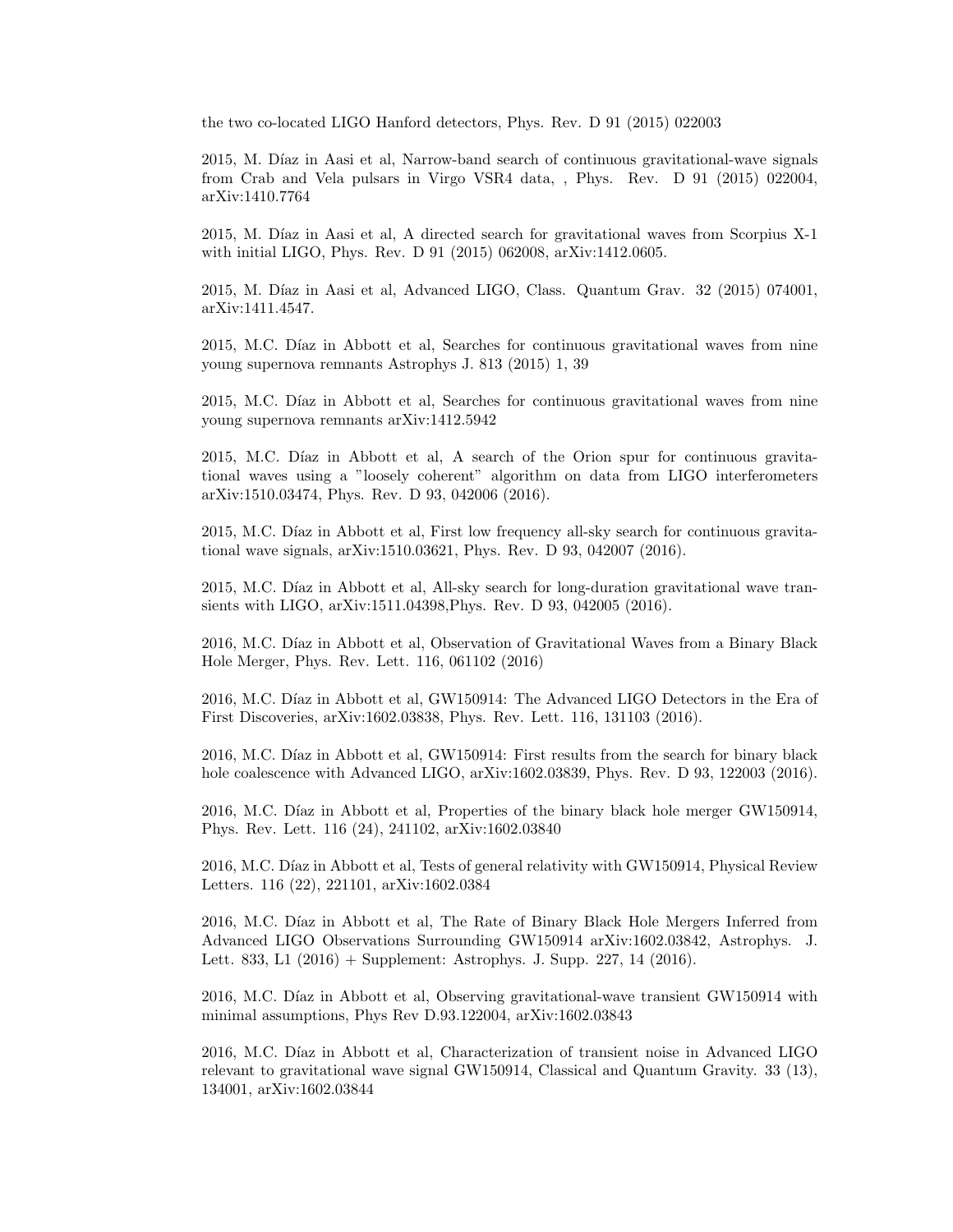2016, M.C. Díaz in Abbott et al, Search for transient gravitational waves in coincidence with short-duration radio transients during 2007-2013, Phys Rev D.93, 122008.

2016, M.C. Díaz in Abbott et al, Calibration of the Advanced LIGO detectors for the discovery of the binary black-hole merger GW150914 arXiv:1602.03845, Phys. Rev. D 95, 062003 (2017).

2016, M.C. Díaz in Abbott et al, Astrophysical Implications of the Binary Black-Hole Merger GW150914, ApJL, 818, L22, 2016 arXiv:1602.0384

2016, M.C. Díaz in Abbott et al, GW150914: Implications for the stochastic gravitationalwave background from binary black holes, Phys. Rev. Lett.116, 131102, arXiv:1602.03847

2016, M.C. Díaz in Abbott et al, GW150914: First results from the search for binary black hole coalescence with Advanced LIGO, Phys Rev D.93.122003.

2016, M.C. Díaz in A-Martínez, S., A André, M. et al, High-energy Neutrino follow-up search of Gravitational Wave Event GW150914 with IceCube and ANTARES, Phys. Rev. D 93, 122010 (2016) arXiv:1602.03847

2016, M.C. Díaz in Abbott et al, LOCALIZATION AND BROADBAND FOLLOW-UP OF THE GRAVITATIONAL-WAVE TRANSIENT GW150914, ApJL, 2016, 826, 1, L13.

2016, M.C. Díaz in Abbott et al, SUPPLEMENT: LOCALIZATION AND BROADBAND FOLLOW-UP OF THE GRAVITATIONAL-WAVE TRANSIENT GW150914 Astrophysical Journal Supplement Series, 225, 8.

2016, M.C. Díaz in Abbott et al, Search for Transient Gravitational Waves in Coincidence with Short Duration Radio Transients, Phys. Rev. D 93, 122008 (2016), arXiv:1605.01707

2016, M.C. Díaz in Abbott et al, GW150914: The Advanced LIGO Detectors in the Era of First Discoveries. Physical Review Letters. 116 (13), 131103.

2016, M.C. Díaz in Abbott et al, Comprehensive All-sky Search for Periodic Gravitational Waves in the Sixth Science Run LIGO Data, Phys. Rev. D 94, 042002, arXiv:1605.03233.

2016, M.C. Díaz in Abbott et al, Phys. Rev. D  $94, 064035$  (2016), Directly comparing GW150914 with numerical solutions of Einstein's equations for binary black hole coalescence

2016, M.C. Díaz in Abbott et al, A First Targeted Search for Gravitational-Wave Bursts from Core-Collapse Supernovae in Data of First-Generation Laser Interferometer Detectors, Phys. Rev. D 94, 102001, arXiv:1605.01785.

2016, M.C. Díaz in Abbott et al, An improved analysis of GW150914 using a fully spinprecessing waveform model, Phys. Rev. X, 6, 041014, arXiv:1606.01262.

2016, M.C. Díaz in Abbott et al, GW151226: Observation of Gravitational Waves from a 22-Solar-Mass Binary Black Hole Coalescence, Phys. Rev. Lett. 116, 241103 (2016), arXiv:1606.04855.

2016 M.C. Díaz in Abbott et al, Binary Black Hole Mergers in the first Advanced LIGO Observing Run, Phys. Rev. X 6, 041015 (2016), arXiv:1606.04856.

2016 M C. Díaz, M Beroiz, T Peñuela, Lucas M. Macri, Ryan J. Oelkers et al, GW150914: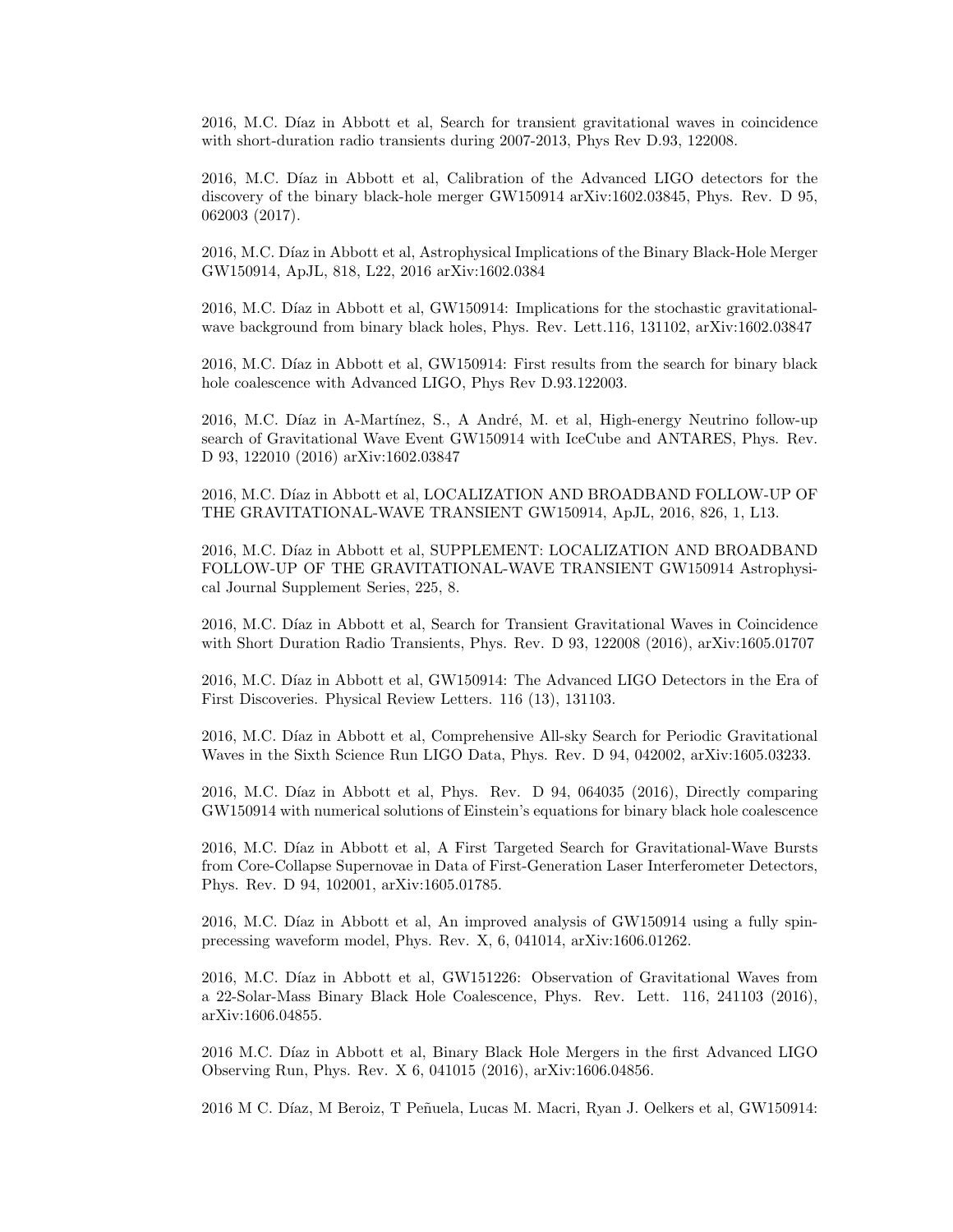FIRST SEARCH FOR THE ELECTROMAGNETIC COUNTERPART OF A GRAVITATIONAL-WAVE EVENT BY THE TOROS COLLABORATION, ApJL, 2016, 828, 2, L16.

2016 M.C. Díaz in Abbott et al, Results of the deepest all-sky survey for continuous gravitational waves on LIGO S6 data running on the Einstein@Home volunteer distributed computing project, Phys. Rev. D 94, 102002 (2016).

2016 M.C. Díaz in Abbott et al, Upper limits on the rates of binary neutron star and black-hole neutron-star mergers from Advanced LIGOs first observing run, ApJL, L21 arXiv:1607.07456

2016 M.C. Díaz in Abbott et al, The basic physics of the binary black hole merger GW150914, Annalen Phys. (2016), arXiv:1608.01940

2017 M.C. Díaz in Abbott et al, Search for continuous gravitational waves from neutron stars in globular cluster NGC 6544, Phys. Rev. D 95, arXiv:1607.02216

2017 M.C. Díaz in Abbott et al, Exploring the Sensitivity of Next Generation Gravitational Wave Detectors, Clas. Quant. Grav. 34, 044001 arXiv:1607.08697

2017 M.C. Díaz in Abbott et al, All-sky search for short gravitational-wave bursts in the first Advanced LIGO run, Phys. Rev. D 95, 042003 arXiv:1611.02972

2017 M.C. Díaz in Abbott et al, Effects of waveform model systematics on the interpretation of GW150914, Class. Quantum Grav. 34 104002, arXiv:1611.07531

2017 M.C. Díaz in Abbott et al, Search for Gravitational Waves Associated with Gamma-Ray Bursts During the First Advanced LIGO Observing Run and Implications for the Origin of GRB 150906B, Astrophys.J. 841, no.2, 89 arXiv:1611.07947

2017 M.C. Díaz in Abbott et al, Upper Limits on the Stochastic Gravitational-Wave Background from Advanced LIGO's First Observing Run, Phys. Rev. Lett. 118, 121101, arXiv:1612.02029

2017 M.C. Díaz in Abbott et al, Directional limits on persistent gravitational waves from Advanced LIGO's first observing run, Phys. Rev. Lett. 118, 121102, arXiv:1612.02030

2017 M.C. Díaz in Abbott et al, First search for gravitational waves from known pulsars with Advanced LIGO, Astrophys.J. 839 (2017) no.1, 12, arXiv:1701.07709

2017 G. Valdes1, B. O'Reilly and M.C. Díaz, A Hilbert-Huang transform method for scattering identification in LIGO, Clas. Quant. Grav. 34, 23.

2017 M.C. Díaz in Abbott et al, Search for High-energy Neutrinos from Gravitational Wave Event GW151226 and Cantidate LVT151012 with ANTARES and IceCube, Phys. Rev. D 96, 022005 (2017) arXiv:1703.06298.

2017 M.C. Díaz in Abbott et al, Search for gravitational waves from Scorpius X-1 in the first Advanced LIGO observing run with a hidden Markov model, Phys. Rev. D 95, 122003 (2017) arXiv:1704.03719

2017 M.C. Díaz in Abbott et al, Search for intermediate mass black hole binaries in the first observing run of Advanced LIGO, Phys. Rev. D 96, 022001 (2017) arXiv:1704.04628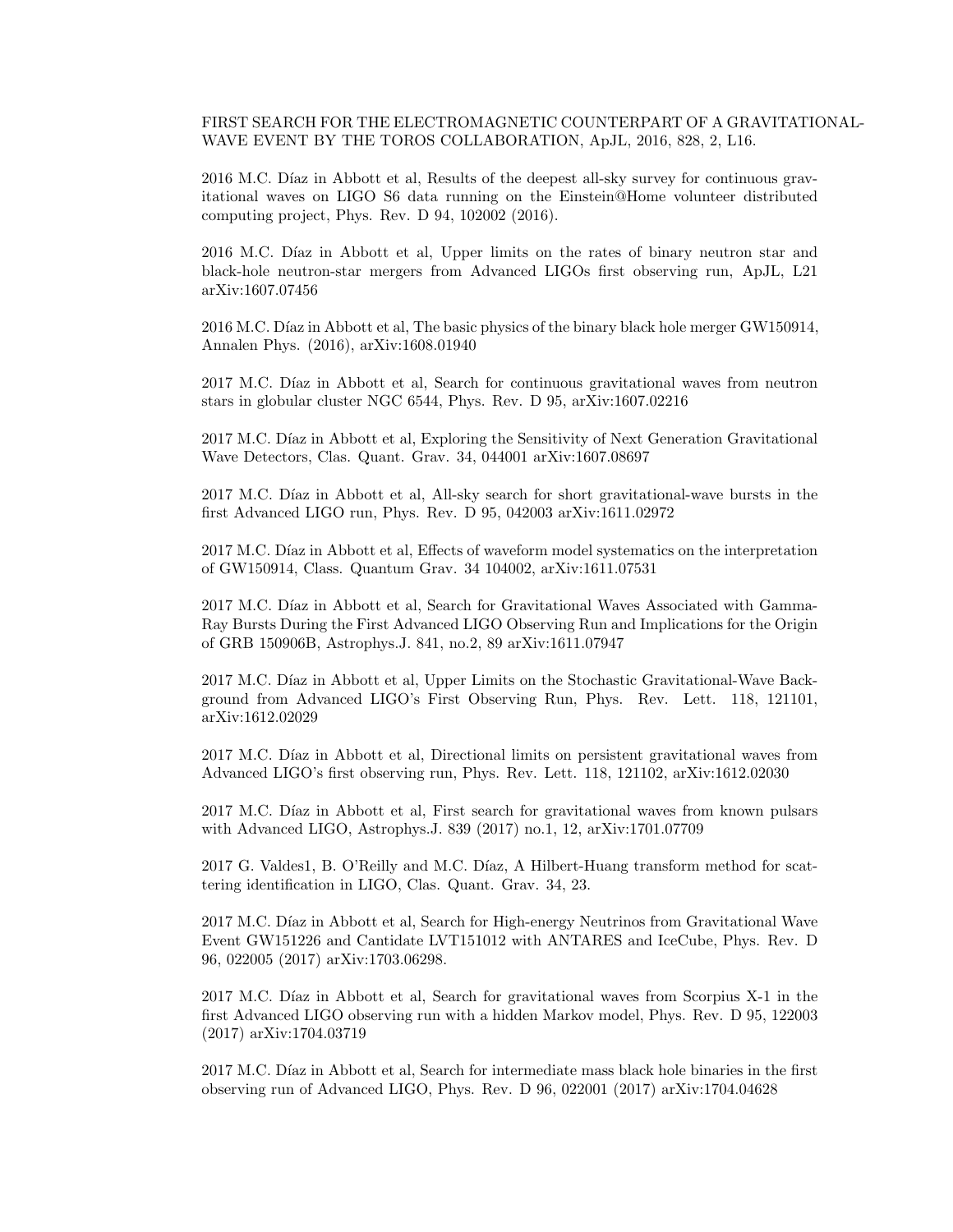2017 M.C. Díaz in Abbott et al, GW170104: Observation of a 50-Solar-Mass Binary Black Hole Coalescence at Redshift 0.2, Phys. Rev. Lett. 118, 221101 (2017) arxiv:1706.01812.

2017 M.C. Díaz in Abbott et al, Upper Limits on Gravitational Waves from Scorpius X-1 from a Model-Based Cross-Correlation Search in Advanced LIGO Data, ApJ 847, 47 (2017) arxiv:1706.03119

2017 M.C. Díaz in Abbott et al, All-sky Search for Periodic Gravitational Waves in the O1 LIGO Data, Phys. Rev. D 96, 062002 (2017) arxiv:1707.02667

2017 M.C. Díaz in Abbott et al, First low frequency Einstein@Home all-sky search for continuous gravitational waves in advanced LIGO data, Phys. Rev. D 96, 122004 (2017) arxiv:1707.02669

2017 M.C. Díaz in Abbott et al, First search for nontensorial gravitational waves from known pulsars, Phys. Rev. Lett. 120, 031104 (2018) arxiv:1709.09203

2017 M.C. Díaz in Abbott et al, GW170814: A Three-Detector Observation of Gravitational Waves from a Binary Black Hole Coalescence, Phys. Rev. Lett. 119, 141101 arxiv:1709.09660

2017 M.C. Díaz in Abbott et al, First narrow-band search for continuous gravitational waves from known pulsars in advanced detector data, Phys. Rev. D 96, 122006 arXiv:1710.02327

2017 M.C. Díaz in Abbott et al, GW170817: Observation of Gravitational Waves from a Binary Neutron Star Inspiral, Phys. Rev. Lett. 119, 161101 arXiv:1710.05832

2017 M.C. Díaz in Abbott et al, Gravitational Waves and Gamma-rays from a Binary Neutron Star Merger: GW170817 and GRB 170817A, Astrophys. J. Lett. 848, L13 (2017) arXiv:1710.05834 P1700308

2017 M.C. Díaz in Abbott et al, Multi-Messenger Observations of a Binary Neutron Star Merger, Astrophys. J. Lett. 848, L12 (2017) arXiv:1710.05833

2017, M.C. Díaz and the TOROS Coll., Electromagnetic Follow-up of GW150914, Proceedings of the XII Multifrequency Behaviour of High Energy Cosmic Sources Workshop. 12-17 June, 2017 Palermo, Italy (MULTIF2017), https://pos.sissa.it/cgi-bin/reader/conf.cgi?confid=306.

2017 M.C. Díaz in Abbott et al, A gravitational-wave standard siren measurement of the Hubble constant, Nature 551, 85 (2017) arXiv:1710.05835

2017, M.C. Díaz, et al, OBSERVATIONS OF THE FIRST ELECTROMAGNETIC COUN-TERPART TO A GRAVITATIONAL WAVE SOURCE BY THE TOROS COLLABORA-TION, ApJL, 848:L29.

2017 M.C. Díaz in Abbott et al, Estimating the Contribution of Dynamical Ejecta in the Kilonova Associated with GW170817, Astrophys. J. Lett, 850, L39 (2017) arXiv:1710.05836.

2017 M.C. Díaz in Abbott et al, On the progenitor of binary neutron star merger GW170817, Astrophys. J. Lett. 850, L40 (2017) arXiv:1710.05838.

2017 M.C. Díaz in Abbott et al, GW170817: Implications for the Stochastic Gravitational-Wave Background from Compact Binary Coalescences Submitted to Phys. Rev. Lett. arXiv:1710.05837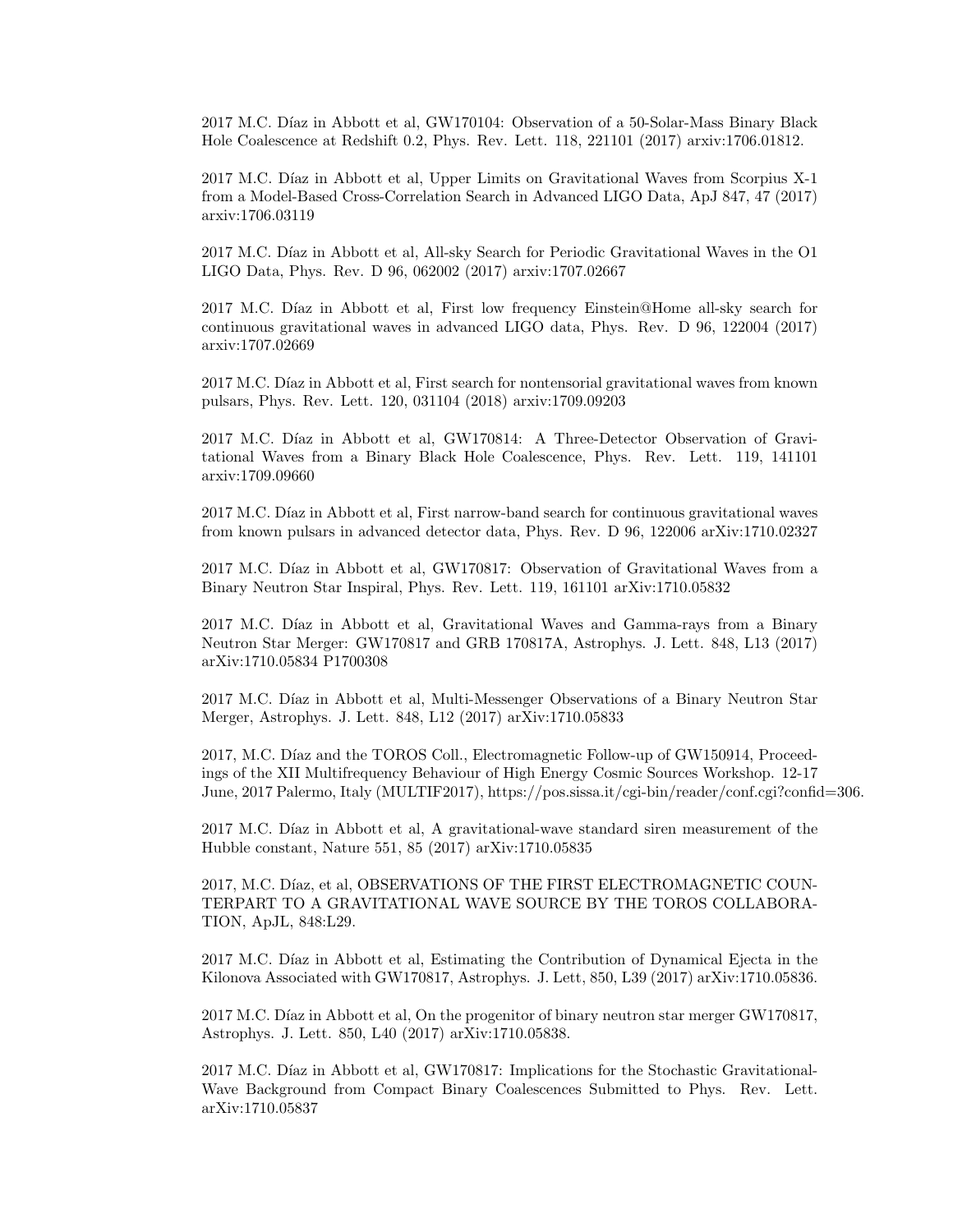2017 M.C. Díaz in Abbott et al, Search for High-energy Neutrinos from Binary Neutron Star Merger GW170817 with ANTARES, IceCube, and the Pierre Auger Observatory, Astrophys. J. Lett. 850, L35 (2017) arXiv:1710.05839

2017 M.C. Díaz in Abbott et al, Gravitational-wave Search for a Post-Merger Remnant of the Binary Neutron Star Merger GW170817, Astrophys. J. Lett. 851, L16 (2017) arXiv:1710.09320

2017 M.C. Díaz, LIGO detections and the birth of Gravitational Wave Astronomy, Boletin de la Asociación Argentina de Astronomía, vol. 59, p. 76-80.

2017 M.C. Díaz in Abbott et al, GW170608: Observation of a 19-solar-mass Binary Black Hole Coalescence, Astrophys. J. Lett. 851, L35 arxiv:1711.05578

2017 M.C. Díaz in Abbott et al, All-sky search for long-duration gravitational wave transients in the first Advanced LIGO observing run, arXiv:1711.06843

2017 M.C. Díaz in Abbott et al, Constraints on cosmic strings using data from the first Advanced LIGO observing run, Phys. Rev. D 97, 102002 (2018), arxiv:1712.01168

2018 M.C. Díaz and the TOROS Coll., Optical follow-up of gravitational wave triggers by the TOROS collaboration, American Astronomical Society Meeting Abstracts #231, Volume 231, Pages 224.02.

2018 M.C. Díaz in LIGO/VIRGO collaboration, Full Band All-sky Search for Periodic Gravitational Waves in the O1 LIGO Data, Phys. Rev. D 97, 102003 (2018), arxiv:1802.05241

2018 M.C. Díaz in LIGO/VIRGO collaboration, Search for Tensor, Vector, and Scalar Polarizations in the Stochastic Gravitational-Wave Background, Phys. Rev. Lett. 120, 201102 (2018) arxiv: 1802.10194

2018 M.C. Díaz in LIGO/VIRGO collaboration, GW170817: Measurements of neutron star radii and the equation of state, Phys. Rev. Lett. 121, 161101 (2018), arxiv:1805.11581

2018 M.C. Díaz in LIGO/VIRGO collaboration, Properties of the binary neutron star merger GW170817, Phys. Rev. X 9, 011001 (2019), arxiv:1805.11579

2018 M.C. Díaz in LIGO/VIRGO collaboration, Search for sub-solar mass ultracompact binaries in Advanced LIGO's first observing run (by LSC, Virgo and S. Shandera), Phys. Rev. Lett. 121, 231103 (2018), arxiv:1808.04771

 $2018$  M.C. Díaz in LIGO/VIRGO collaboration, Constraining the p-mode–g-mode tidal instability with GW170817 (by LSC, Virgo and N. Weinberg), Phys. Rev. Lett. 122, 061104 (2019), arxiv:1808.08676

2018 M.C. Díaz in LIGO/VIRGO collaboration, A Fermi Gamma-ray Burst Monitor search for electromagnetic signals coincident with gravitational-wave candidates in Advanced LIGO's first observing run (by Fermi-GBM, LSC and Virgo), Astrophys. J. 871, 90 (2019) arxiv:1810.02764

2018 M.C. Díaz in LIGO/VIRGO collaboration, Search for gravitational waves from a longlived remnant of the binary neutron star merger GW170817, Astrophys. J. 875, 160 (2019), arxiv:1810.02581.

2018 M.C. Díaz and the TOROS collaboration, The TOROS project and the optical follow-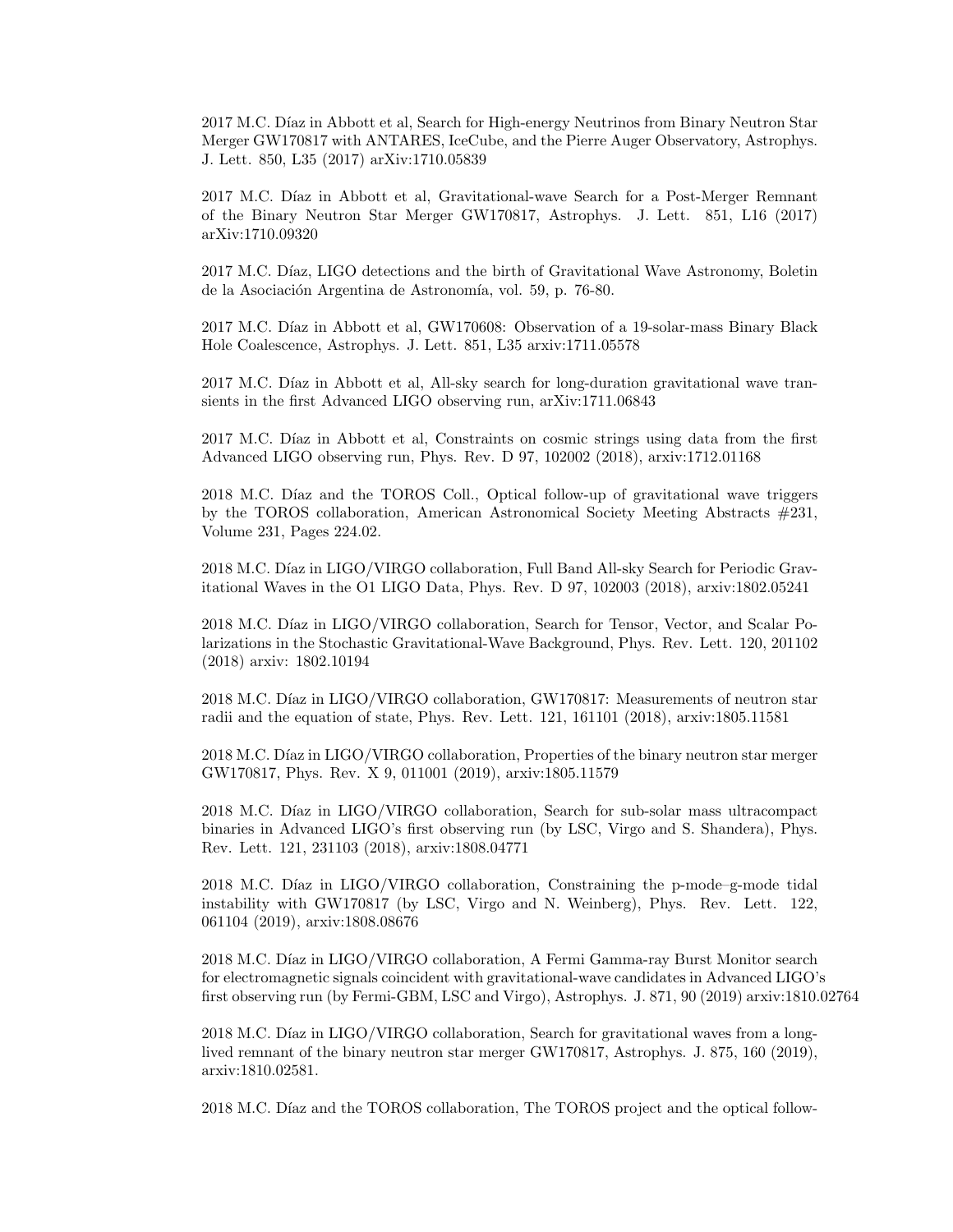up of gravitational wave events, Proceedings of the XII Multifrequency Behaviour of High Energy Cosmic Sources Workshop. 12-17 June, 2017 Palermo, Italy (MULTIF2017), Online at https://pos.sissa.it/cgi-bin/reader/conf.cgi?confid=306.

2018 M.C. Díaz in LIGO/VIRGO collaboration, Search for multimessenger sources of gravitational waves and high-energy neutrinos with Advanced LIGO during its first observing run, ANTARES, and IceCube (by ANTARES, IceCube, LSC and Virgo), Astrophys. J. 870, 134 (2019), arxiv:1810.10693

2018 M.C. Díaz in LIGO/VIRGO collaboration, Tests of General Relativity with GW170817, Phys. Rev. Lett. 123, 011102 (2019) arxiv:1811.00364

2018 M.C. Díaz in LIGO/VIRGO collaboration, Binary Black Hole Population Properties Inferred from the First and Second Observing Runs of Advanced LIGO and Advanced Virgo, Astrophys. J. Lett. 882, L24 (2019) arxiv:1811.12940

2018 M.C. Díaz in LIGO/VIRGO collaboration, GWTC-1: A Gravitational-Wave Transient Catalog of Compact Binary Mergers Observed by LIGO and Virgo during the First and Second Observing Runs O2 O1, Phys. Rev. X 9, 031040 (2019) arxiv:1811.12907

2018 M.C. Díaz in LIGO/VIRGO collaboration, Searches for continuous gravitational waves from 15 supernova remnants and Fomalhaut b with Advanced LIGO, Astrophys. J. 875, 122 (2019) arxiv:1812.11656

2019 M.C. Díaz in LIGO/VIRGO collaboration, First measurement of the Hubble constant from a dark standard siren using the Dark Energy Survey galaxies and the LIGO/Virgo binary-black-hole merger GW170814 (by DES, LSC and Virgo), Astrophys. J. Lett. 876, L7 (2019) arxiv:1901.01540

2019 M.C. Díaz in LIGO/VIRGO collaboration, Low-latency gravitational-wave alerts for multimessenger astronomy during the second Advanced LIGO and Virgo observing run, Astrophys. J. 875, 161 (2019) arxiv:1901.03310

2019 M.C. Díaz in LIGO/VIRGO collaboration, Search for transient gravitational wave signals associated with magnetar bursts during Advanced LIGO's second observing run, Astrophys. J. 874, 163 (2019) arxiv:1902.01557

2019 M.C. Díaz in LIGO/VIRGO collaboration, Searches for gravitational waves from known pulsars at two harmonics in 2015-2017 LIGO data (by LSC, Virgo, radio astronomers and NICER science team members), Astrophys. J. 879, 10 (2019) arxiv:1902.08507

2019 M.C. Díaz in LIGO/VIRGO collaboration, Narrow-band search for gravitational waves from known pulsars using the second LIGO observing, Phys. Rev. D 99, 122002 (2019) arxiv:1902.08442

2019 M.C. Díaz in LIGO/VIRGO collaboration, All-sky search for continuous gravitational waves from isolated neutron stars using Advanced LIGO O2 data (by LSC, Virgo and A. Pisarski), Phys. Rev. D 100, 024004 (2019) arxiv:1903.01901

2019 M.C. Díaz in LIGO/VIRGO collaboration, Search for the isotropic stochastic background using data from Advanced LIGO's second observing run, Phys. Rev. D 100, 061101(R) (2019) arxiv:1903.02886

2019 M.C. Díaz in LIGO/VIRGO collaboration, Tests of general relativity with the binary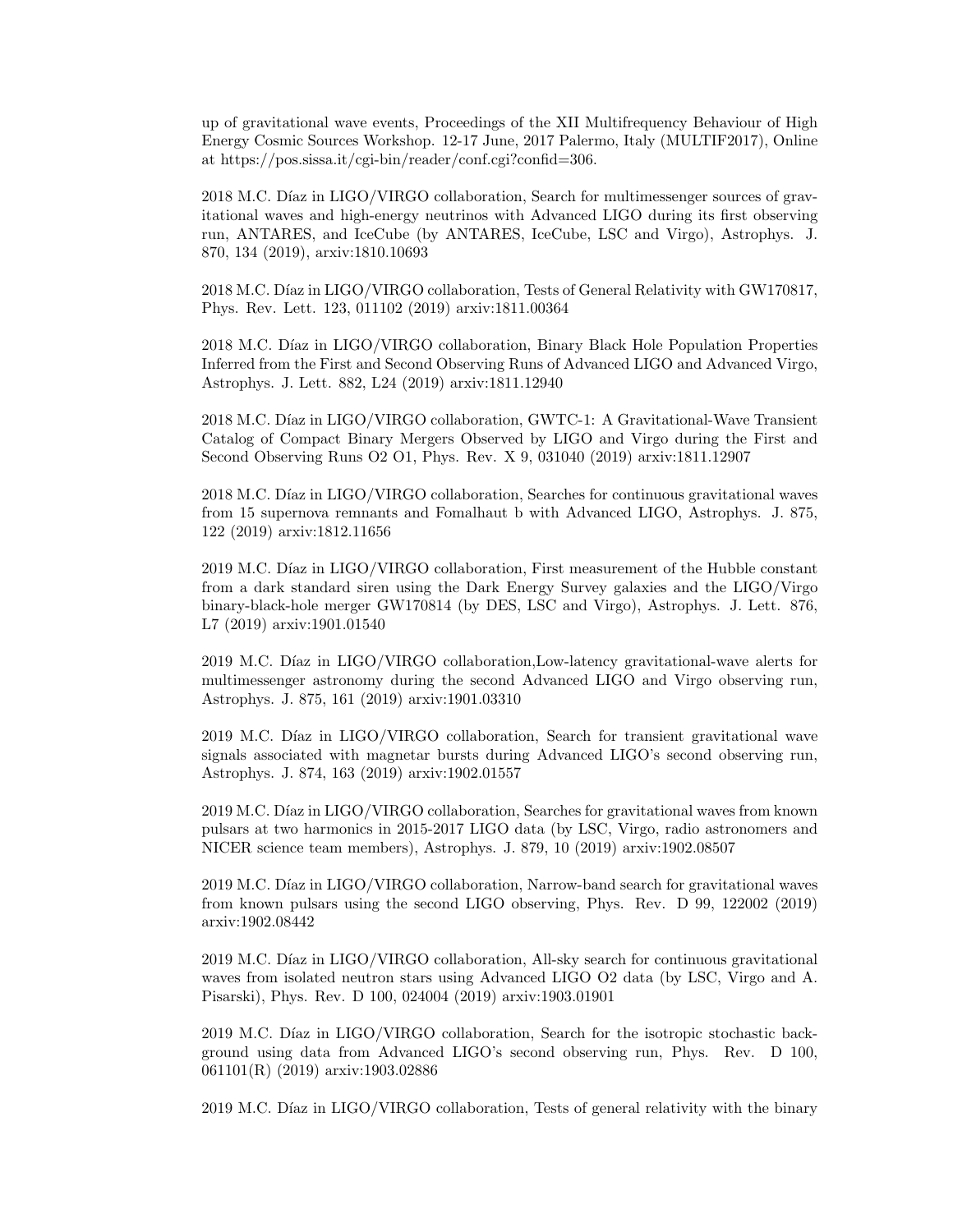black hole signals from the LIGO-Virgo catalog GWTC-1, Submitted to PRD 1903.04467

2019 M.C. Díaz in LIGO/VIRGO collaboration, Directional limits on persistent gravitational waves using data from Advanced LIGO's first two observing runs, Phys. Rev. D 100, 062001 (2019) arxiv:1903.08844

2019 M.C. Díaz in LIGO/VIRGO collaboration, All-sky search for long-duration gravitational wave transients in the second Advanced LIGO observing run, Phys. Rev. D 99, 104033 (2019) arxiv:1903.12015

2019 M.C. Díaz in LIGO/VIRGO collaboration, Search for sub-solar mass ultracompact binaries in Advanced LIGO's second observing run (by LSC, Virgo and S. Shandera), Accepted by PRL arxiv:1904.08976

2019 M.C. Díaz in LIGO/VIRGO collaboration, All-sky search for short gravitational-wave bursts in the second Advanced LIGO and Advanced Virgo run, Phys. Rev. D 100, 024017 (2019) arxiv:1905.03457

2019 M.C. Díaz in LIGO/VIRGO collaboration, Search for intermediate mass black hole binaries in the first and second observing runs of the Advanced LIGO and Virgo network Phys. Rev. D 100, 064064 (2019) arxiv:1906.08000

2019 M.C. Díaz in LIGO/VIRGO collaboration, Search for gravitational waves from Scorpius X-1 in the second Advanced LIGO observing run with an improved hidden Markov model, Submitted to PRD arxiv:1906.12040

2019 M.C. Díaz in LIGO/VIRGO collaboration, Search for gravitational wave signals associated with gamma-ray bursts during the second observing run of Advanced LIGO and Advanced Virgo (by LSC, Virgo and IPN), Submitted to ApJ arxiv:1907.01443

2019 M.C. Díaz in LIGO/VIRGO collaboration, Search for eccentric binary black hole mergers with Advanced LIGO and Advanced Virgo during their first and second observing runs, Astrophys. J. 883, 149 (2019) arxiv:1907.09384 2019 M.C. Díaz in LIGO/VIRGO collaboration, Model comparison from LIGO-Virgo data on GW170817's binary components and consequences for the merger remnant, Classical and Quantum Gravity 37, 045006 (2020), arxiv:1908.01012

2019 M.C. Díaz in LIGO/VIRGO collaboration, An Optically Targeted Search for Gravitational Waves emitted by Core-Collapse Supernovae during the First and Second Observing Runs of Advanced LIGO and Advanced Virgo (by LSC, Virgo, DLT-40 and ASSASN), Phys. Rev. D 101, 084002 (2020) arxiv:1908.03584

2019 M.C. Díaz in LIGO/VIRGO collaboration, A gravitational-wave measurement of the Hubble constant following the second observing run of Advanced LIGO and Virgo, Submitted to ApJ arxiv:1908.06060

 $2019$  M.C. Díaz in LIGO/VIRGO collaboration, A guide to LIGO-Virgo detector noise and extraction of transient gravitational-wave signals, Classical and Quantum Gravity 37, 055002 (2020) arxiv:1908.11170.

2019 M.C. Díaz in LIGO/VIRGO/KAGRA collaboration, Prospects for Observing and Localizing Gravitational-Wave Transients with Advanced LIGO, Advanced Virgo and KAGRA, Accepted by Living Reviews in Relativity, arXiv:1304.0670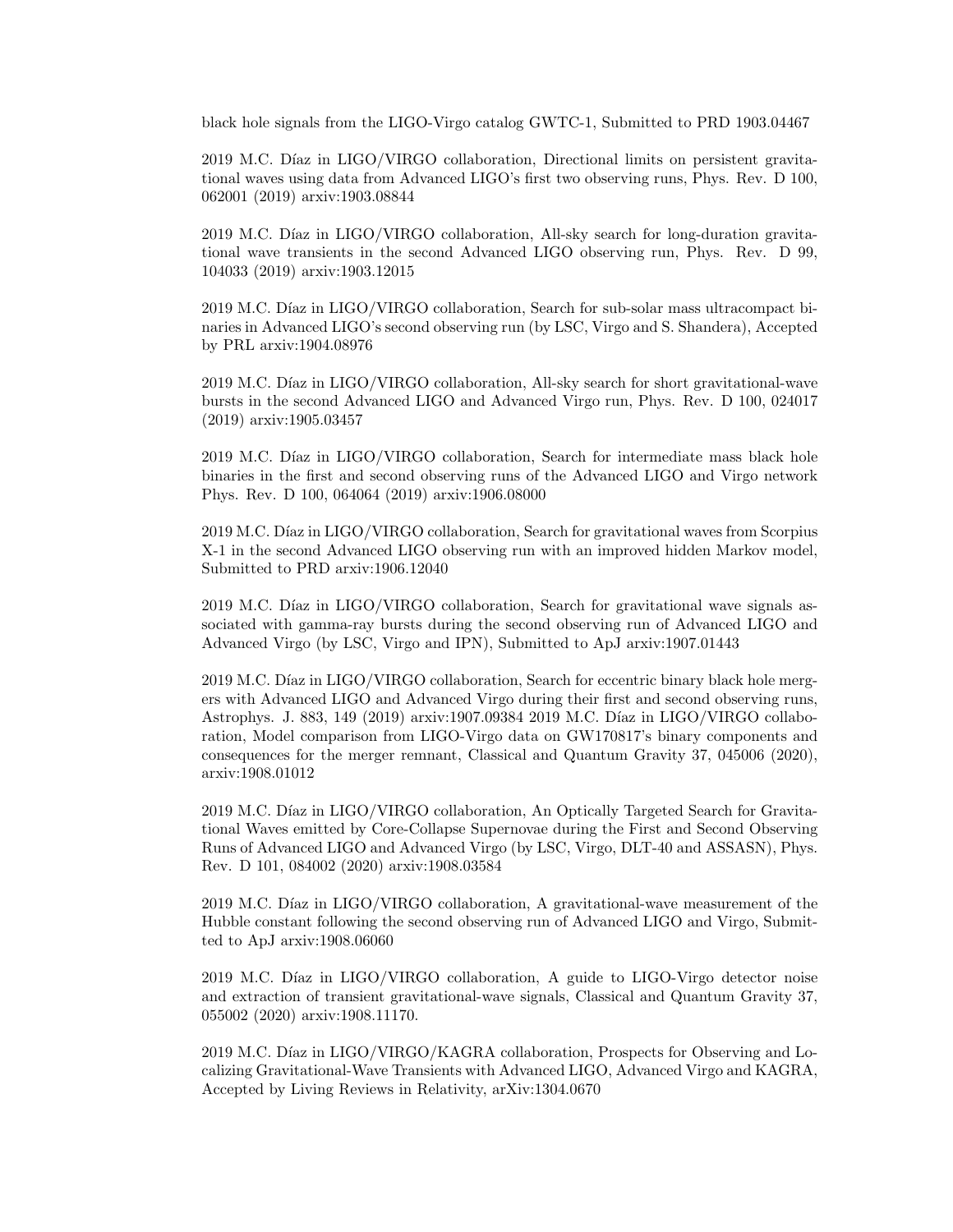2019 M.C. Díaz in LIGO/VIRGO collaboration, Open data from the first and second observing runs of Advanced LIGO and Virgo, Submitted to SoftwareX, arXiv:1912.11716.

2020 M.C. Díaz in LIGO/VIRGO and Fermi instrument team, A joint Fermi-GBM and LIGO/Virgo analysis of compact binary mergers from the first and second gravitationalwave observing runs, Astrophys. J. 893, 100 (2020) arXiv:2001.00923.

2020 M.C. Díaz in LIGO/VIRGO, GW190425: Observation of a compact binary coalescence with total mass 3.4 Msun, Astrophys. J. Lett. 892, L3 (2020) arXiv:2001.01761.

2020 M.C. Díaz in LIGO/VIRGO, Trigger Data to Accompany "GWTC-1: A Gravitational-Wave Transient Catalog of Compact Binary Mergers Observed by LIGO and Virgo during the First and Second Observing Runs", P1900392 (LIGO document).

2020 M.C. Díaz in LIGO/VIRGO, GW190412: Observation of a Binary-Black-Hole Coalescence with Asymmetric Masses, Submitted to PRD, arXiv:2004.08342.

2020 M.C. Díaz in TOROS collaboration, Artola et al. TOROS Optical follow-up of the Advanced LIGO-VIRGO O2 second observational campaign, MNRAS 493, 22072214 (2020), arXiv:1901.02960.

2020 M.C. Daz in LIGO/VIRGO, GW190412: Observation of a Binary-Black-Hole Coalescence with Asymmetric Masses, Phys. Rev. D 102, 043015 (2020).

2020 M.C. Daz in LIGO/VIRGO, GW190814: Gravitational Waves from the Coalescence of a 23 Solar Mass Black Hole with a 2.6 Solar Mass Compact Object, Astrophys. J. Lett. 896, L44 (2020).

2020 M.C. Daz in LIGO/VIRGO, Properties and astrophysical implications of the 150 Msun binary black hole merger GW190521, Astrophys. J. Lett. 900, L13 (2020).

2020 M.C. Daz in LIGO/VIRGO, GW190521: A Binary Black Hole Merger with a Total Mass of 150 Msun, Phys. Rev. Lett. 125, 101102 (2020).

OTHER NON **REFEREED PUBLICATIONS** 2015, Colazo, C. and Lambas, D. G. and Sanchez, B. and Dominguez, M. and Beroiz, M. and Penuela, T. and Díaz, M. C. (2015). LIGO/Virgo G184098: Observations from the TOROS collaboration.. GRB Coordinates Network. 18338 .

> I had a column on Science and Society on Radio Nacional Buenos Aires, the most important public radio in Argentina. The column run live weekly for about 15 minutes from 2009 throughout 2011, and the content presented was published in my blog on Science, which can be consulted at: http://www.marioDíaz.org/Mario/Blog\_de\_Ciencia/Blog\_de\_Ciencia.html. From 2009 to 2011 I had published about fifty different columns to the blog on different scientific topics presented at a popular level.

> 2010 La maquina de dios, article appeared in the weekly journal Miradas al Sur, published in Buenos Aires (April 2010).

> 2011 Se puede parar el Apocalipsis?, article appeared in the weekly journal Miradas al Sur, published in Buenos Aires (March 18, 2011).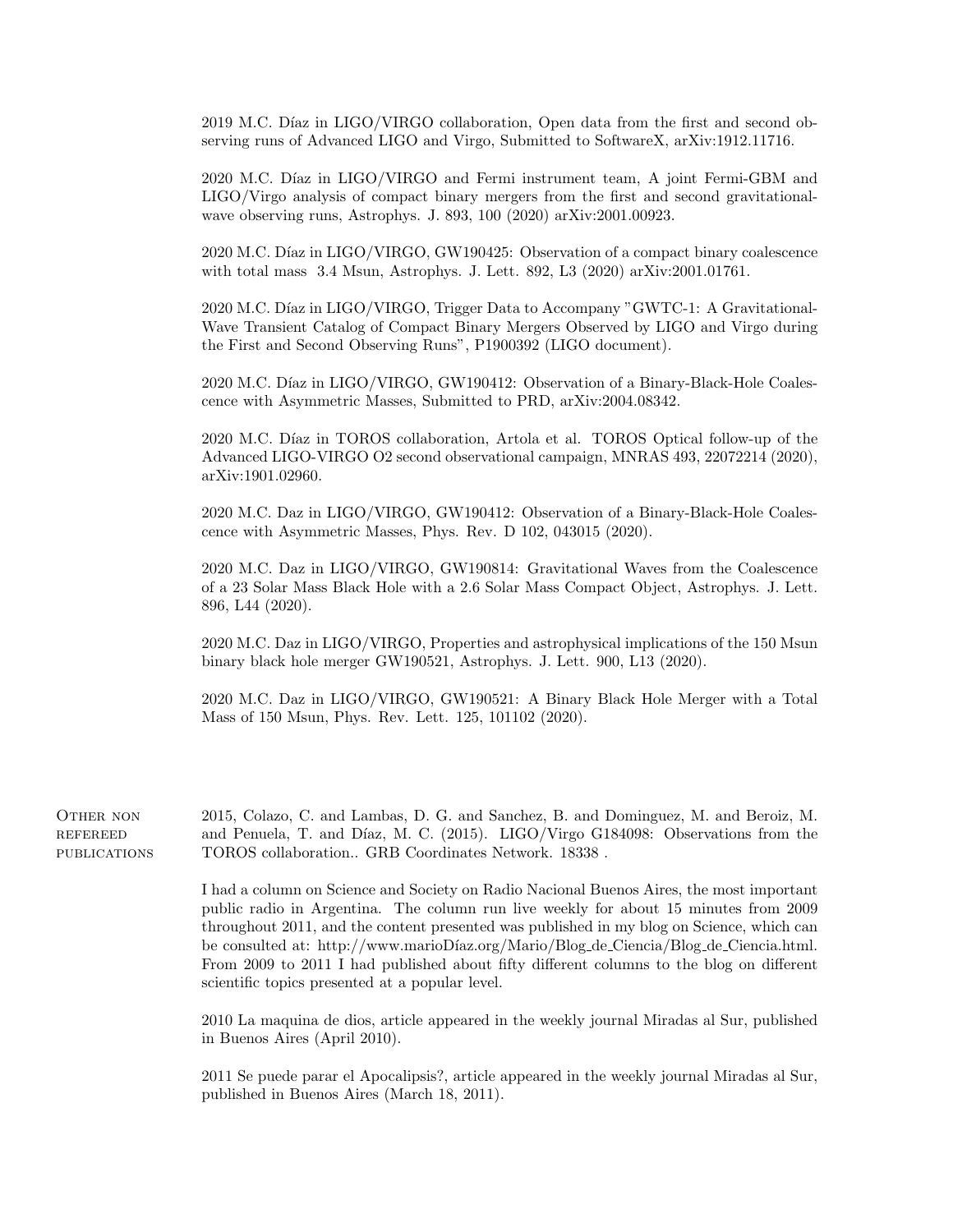2016-2017 Several articles in Sputnik, https://mundo.sputniknews.com/blogs/201706011069626668 ciencia-espacio-agujero-negro-fisica/

Grants 1992-1995 Partnership for Academic Consulting and Training, Pittsburgh Supercomputing Center, Pittsburgh, PA, Principal investigator. (Cray CPU and training time).

> 1993-1995 National Science Foundation -DUE-9352376- (Instrumentation and Laboratory Improvement) Project: LAN Network Multimedia Computer LAB for the Enhancement of Science Instruction, Principal investigator ( \$110,000 total cost project).

> 1994-96 National Science Foundation -NCR-9318815- (Networks and Communication), Connection of Mercyhurst College to Prepnet and the Internet, Principal investigator. (\$22,000).

> 1994 Wolfram Research Inc., educational grant for the installation of the computer program MATHEMATICA on Mercyhurst Science Computer Lab. Principal Investigator (\$8,000).

> 1995 National Science Foundation, -NCR-9318815- Research Experience for Undergraduates, Research project with two students on scientific computing and networking. Principal investigator (\$10,000).

> 1995 National Science Foundation, ROA (Research Opportunity Award). PHYS 93-96246. Research in General Relativity and Quantum Gravity. Principal Investigator: Prof. Abhay Ashtekar (Penn State University). (Summer 1995). (\$6,000).

> 1998 NASA, Faculty Awards for Research: Wave Profiles in Gravitational Radiation Astronomy. NASA-JPL contract No 961298;1998-2000. Principal Investigator .(\$207,000).

> 1999 NSF, Collaboration to Integrate Research and Education between UTB and LIGO, PHY-9981795, co-Principal Investigator, (\$1,045,000).

2000 Kellogg Foundation ENLACE planning grant, PI (\$100,000). Principal Investigator

2001 Kellogg Foundation and Houston Endowment, ENLACE grant, BASE (Brownsville Alliance for Science Education), PI, \$1,700,000. Principal Investigator.

2001-2006 NSF Physics Frontier Center in Gravitational Wave Phenomenology at The Pennsylvania State University, (Sam Finn PI). I was involved as senior personnel.

2002-2007, NSF HRD-0206028 CREST program, Center for Systems Science Research, \$400,000, Principal Investigator of the UTB subcontract.

2003-2007, NASA, NAG5-13396, University Research Center, Center for Gravitational Wave Astronomy, Principal Investigator and Center Director, \$5,700,000.

2007-2012, NSF HRD0734800, Center for Research Excellence in Science and Technology, Expanding Interdisciplinary Research at the Center for Gravitational Wave Astronomy, Principal Investigator, \$5,000,000.

2008 NSF HRD0734800, CREST supplement: Partnership with LIGO. Principal Investigator, \$100,000.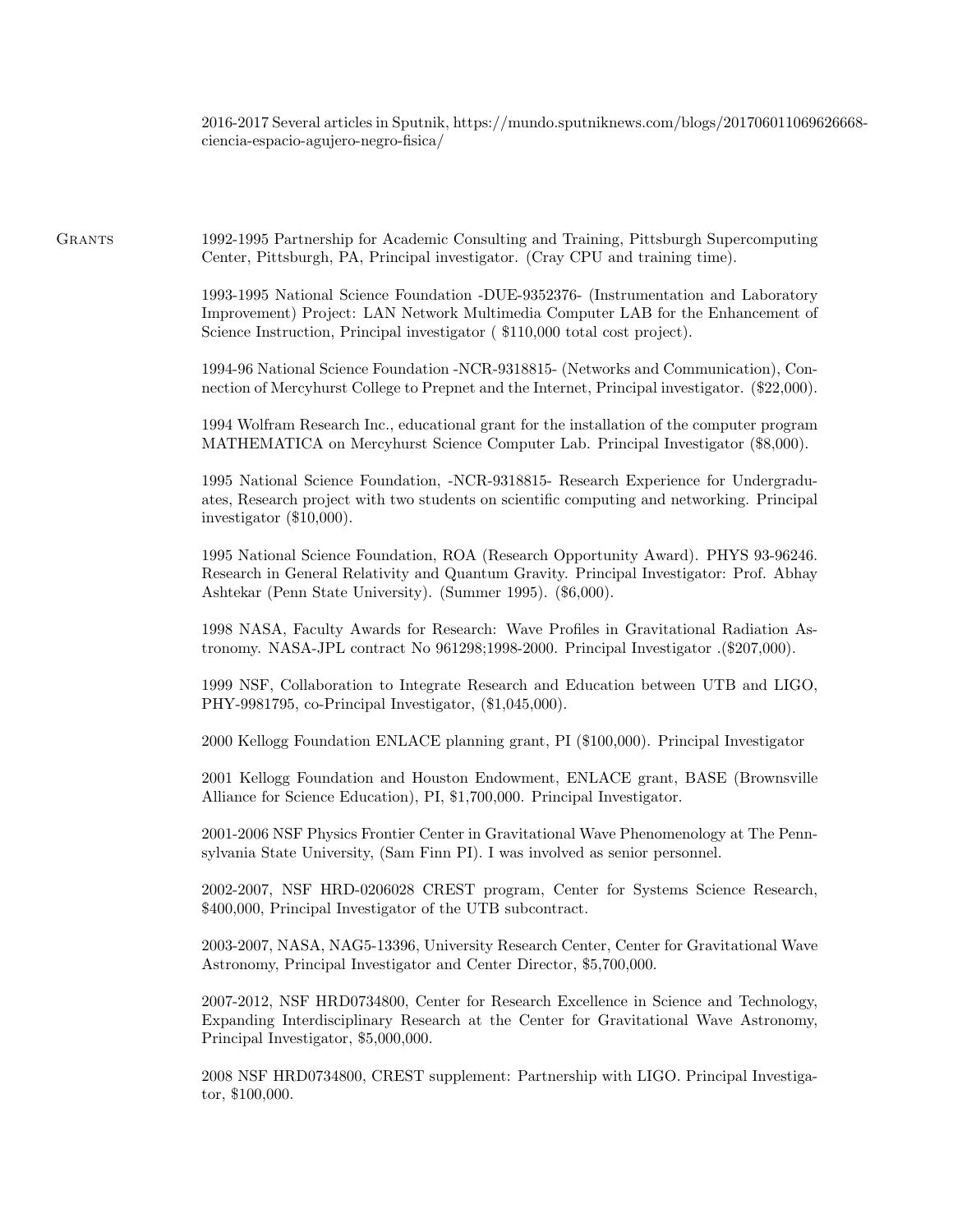2008 I have also been instrumental in discussing and advocating with UT system representative, Dr. Pedro Reyes, Associate Vice-Chancelor for Academic Affairs the need to support the recruitment of talented new faculty under the Stars Plus program. This resulted in the first start up awards ever to UTB from the Stars Plus program to recruit two new professors in Physics: Dr. Ahmed Touhami (start up funds \$230,000.00) and Dr. Volker Quetschke (start up funds for \$150,000).

2009 NSF HRD0734800, CREST supplement: Partnership with LIGO. Principal Investigator., \$100,000.

2009 NASA#NNX09AV06A Center for Gravitational Wave Astronomy a NASA University Research Center group 5 grant. 9/1/2009-8/31/2014. Principal Investigator, \$5,000,000.00.

2010 NSF HRD0734800, CREST supplement: Partnership with LIGO. Principal Investigator, \$100,000.

2011 NSF HRD0734800, CREST supplement: Partnership with LIGO. Principal Investigator, \$100,000.

2011, NSF and US Air Force, Research Experience for Undergraduates program, NSF-PHYS 1156600, REU and RET site in physics at The University of Texas at Brownsville, Principal Investigator, \$474,900, 2012-2014.

2012, NSF CREST, NSF-HRD 1242090, The CGWA in the Era of Multimessenger Astronomy, Principal Investigator,, \$5,000,000. 2012-2018.

2013 NSF Office of International Science and Engineering, PROGRAM SOLICITATION NSF 12-573 "Catalyzing New International Collaborations", awarded as a supplement request to the grant HRD-1242090 USA-Argentina collaboration: developing an astronomical site for Multimessenger astronomy in Cerro Macón, Argentina, Principal Investigator, \$40,575.

2013 NSF HRD 1242090 CREST supplement The CGWA in the era of Gravitational Wave Astronomy: Partnership with the LIGO Hanford Laboratory, Principal Investigator, \$100,000.

2014 NSF HRD 1242090 CREST supplement The CGWA in the era of Gravitational Wave Astronomy: Partnership with the LIGO Hanford Laboratory, Principal Investigator, \$100,000.

2015, NSF, Research Experience for Undergraduates program, NSF-PHYS 1156600, REU and RET site in physics at UTRGV, Principal Investigator, \$410,900, 2015-2018.

2017, NSF HRD 1242090 CREST supplement The CGWA in the era of Gravitational Wave Astronomy: Partnership with the LIGO Hanford Laboratory, Principal Investigator, \$100,000.

2019, ARC Foundation, Univ. of Washington, Research with the Sloan Digital Sky Survey Collaboration, PI, \$47,000.

2019, NSF, Astronomy, Windows on the Universe program, funding for the TOROS project, PI \$516,000.

2020, ARC Foundation, Univ. of Washington, Research with the Sloan Digital Sky Survey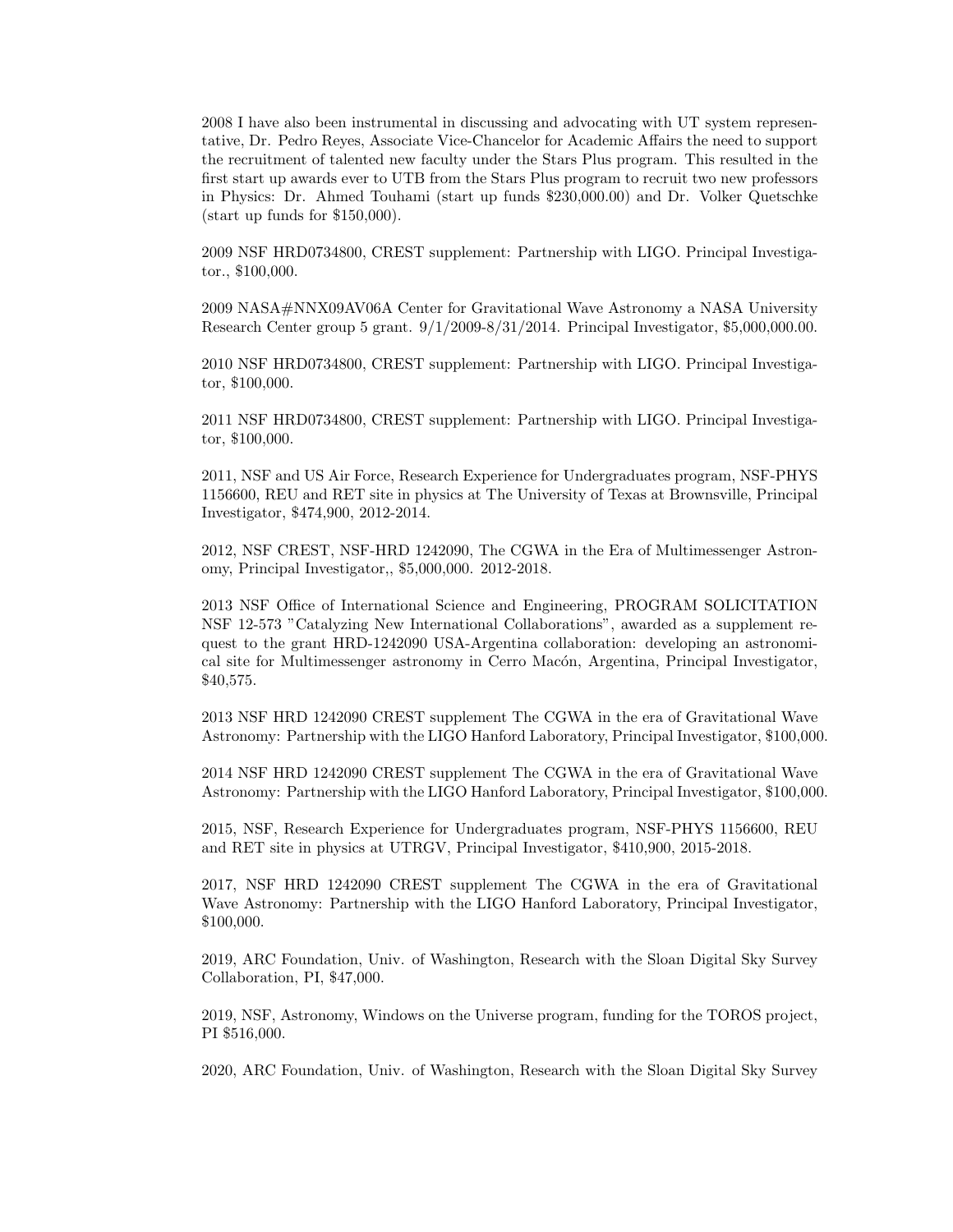Collaboration, PI, \$47,000.

Speaking

**MEDIA** 

ENGAGEMENTS AND countries abroad.

2006, Houston, TX. University, Nanjing, China, August 12, 2006. Physics, National University of Cordoba, Cordoba, Argentina, August 2006. terrey, Mexico, October 2006. Increasing our Knowledge of the Universe with a New Astronomy: LIGO, and the gravi-October 2006, Houston, TX. Increasing our Knowledge of the Universe with a New Astronomy: LIGO, and the graviof Medicine, Engineering and Science of Texas, at: http://www.tamest.org/archive/2007/ Gravitational Wave Astronomy: From Dream to Reality, SACNAS National Conference, October 2007, Tampa, Florida. Gravitational Wave Astronomy: Will it ever exist? Invited Departmental Colloquium, University of Texas at Arlington, February 2008. Guadalajara, Jalisco, Mexico, March 2008. La Astronomia de Ondas Gravitacionales: Presente y Futuro, Instituto de Astronomia y Fisica del Espacio, Universidad Nacional de Buenos AIres, june 2008 and Astronomical

Observatory, Universidad Nacional de La Plata, also June 2008.

Gravitational Wave Astronomy: A status report, Invited talk, joint meeting of the Four Corners section and the Texas section of the American Physical Society, El Paso, Texas

appearances 2006-present engagements only

> Beyond Einstein, Reflections of an Americano Physicist, Keynote Speaker Annual meeting of the National Society of Black Physicists, February 2006, San Jose, California.

> More than 200 conferences and presentations at many universities in the USA and several

Increasing our Knowledge of the Universe with a New Astronomy: LIGO, and the gravitational wave observatories, University of Houston, Department of Physics colloquium, March

LIGO: A status report and a look at the future, Relativistic Astronomy Workshop Nanjing

Astronomia de Ondas Gravitacionales: Estado del campo y desafios, invited conference in a series commemorating the 50th anniversary of the Faculty of Mathematics, Astronomy and

Astronomia de Ondas Gravitacionales: Estado del campo y desafios, Instituto Tecnologico de Monterrey, Monterrey, Mexico and Universidad Autonoma de Nuevo Leon, both in Mon-

tational wave observatories, Texas Southern University, Department of Physics colloquium,

tational wave observatories, invited plenary talk in a session on Our Present Knowledge of the Universe moderated by Nobel laureate Steven Weinberg, Fourth Annual Conference of The Academy of Medicine, Engineering and Science of Texas (TAMEST), Austin, Texas, January 4 2007. A video of this conference is available online at the website of the Academy

La Astronomia de Ondas Gravitacionales: Presente y Futuro, Universidad de Guadalajara,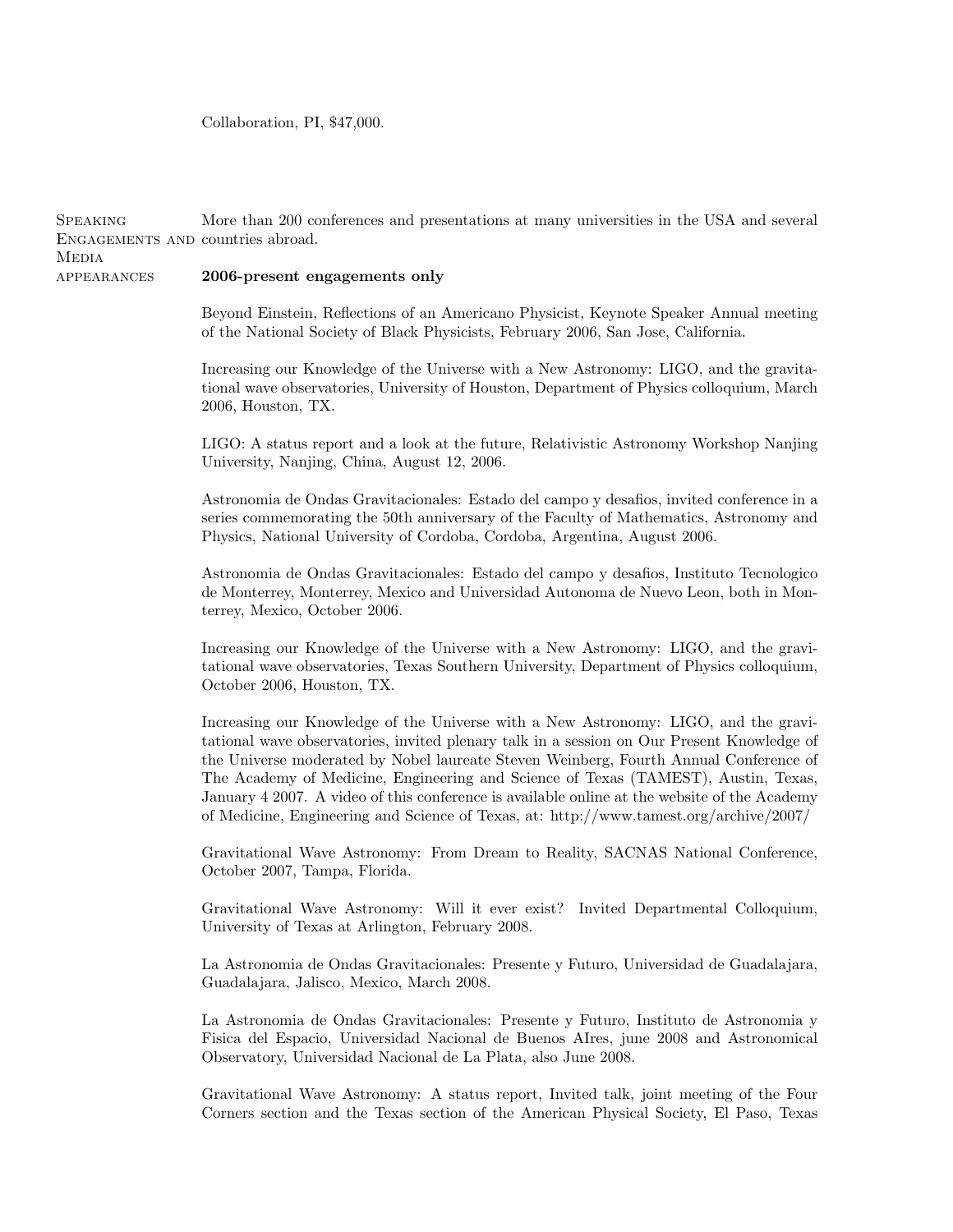October 2008.

La Astronomia de Ondas Gravitacionales: resultados recientes, Instituto Tecnologico de Estudios Superiores de Monterrey, Monterrey Mexico, October 2008.

Gravitational Wave Astronomy: A status report, invited talk, Department of Physics, Texas A&M Commerce, November 6, 2008.

Gravitational Wave Astronomy: Are we there yet?, invited talk, Department of Physics and Astronomy, Florida A&M University, Tallahassee, March 5 2009.

Una nueva Astronomia: la astronomia basada en la observacion de la radiacion gravitacional, Invited talk, Universidad Metropolitana, San Juan, Puerto Rico, January 23, 2009.

Deteccion de Ondas Gravitacionales: la Astronomia del siglo XXI, Facultad de Matematica y Astronomia, Invited talk, Universidad Nacional de Cordoba, Cordoba, Argentina, May 14, 2009.

Deteccion de Ondas Gravitacionales: la Astronomia del siglo XXI, Instituto Universitario Aeronautico, Cordoba, Invited talk, Argentina, May 15, 2009.

Deteccion de Ondas Gravitacionales: la Astronomia del siglo XXI, Invited talk, Facultad de Ciencias Exactas y Naturales, Universidad Nacional de Catamarca, Catamarca, Argentina, May 21, 2009.

Gravitational Wave Astronomy: How much longer will it take?, invited talk, Texas A&M University Kingsville, April 20, 2010.

La Astronomia de ondas gravitacionales Cuanto falta? Instituto de Astronomia Teorica y Experimental -University of Cordoba, Mircoles, 19 de Mayo 2010.

A short history of gravitational wave detection: from paradigm to experiment, invited talk LIGO Hanford Observatory August 24, 2010.

Cosmological Gravitational Waves, invited talk, LIGO Hanford Observatory August 26, 2010.

Will Advanced LIGO Deliver?, invited talk, University of Texas at Dallas, January 26, 2011.

A short history of gravitational wave detection: from paradigm to experiment, Austin Science and Engineering Festival, invited by the Mexican American Engineering Society, Austin, Texas, October 24, 2010.

CGWA: FROM RAGTAG TO RICHES A history of success under NASA sponsorship, NASA URC Directors meeting, Morgan State University, Baltimore, February 8, 2011.

Will Advanced LIGO deliver?, invited talk UT Dallas, department of physics colloquium, January 26, 2011.

How soon will Gravitational Waves be detected? From initial LIGO to Advanced LIGO, GRAV 11 (international conference) , La Cumbre Cordoba, Argentina, April 13, 2011 (invited plenary talk).

The Center for Gravitational Wave Astronomy, June 7, 2011, Washington DC, NSF JAM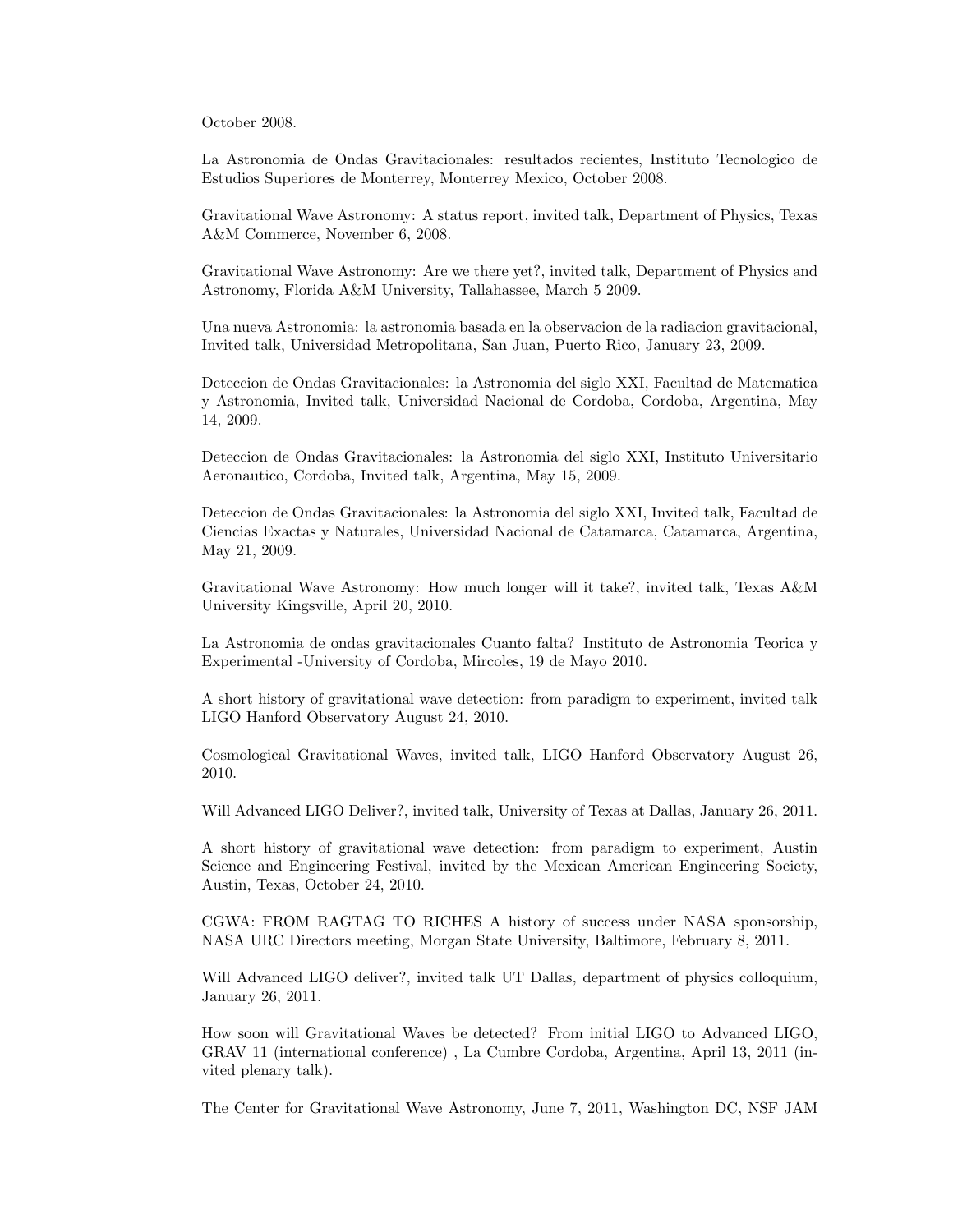#### meeting.

Cuando se detectaran las ondas gravitacionales, de LIGO inicial a LIGO avanzado, Instituto de Astronomia y Fisica del Espacio, Buenos Aires, July 6, 2011, invited talk.

UTB at the top of the world: can we see gravitational waves?, UTB physics department colloquium, November 4, 2011.

Conversations with a scientist, workshop on scientific methodology with about 50 patients from a therapy group at Hospital Frances, Buenos Aires, December 30, 2011.

La próxima revolución en Astronomía, Los mensajeros múltiples, invited talk 400 anniversary of Universidad Nacional de Córdoba, Córdoba, Argentina, August 23, 2012.

The TOROS project, GAIA alerts workshop, Bologna, Italy, September 6, 2012.

Educating and mentoring underrepresented minorities through competitive research at UTB's CGWA, invited Astrophysics colloquium, NASA Goddard Space Flight Center, Greenbelt, Maryland, September 25, 2012.

Astronomy at the top of the world: Can we see gravitational waves from here?, Department of Physics colloquium, The University of Texas at El Paso, El Paso, Texas, October 12, 2012.

The TOROS project, MIT astrophysics seminar, Cambridge, Massachusetts, November 15, 2012.

The Center for Gravitational Wave Astronomy at The University of Texas at Brownsville, invited talk APS March meeting, Baltimore, MD, 3/19/2013.

The thunder and the lightning: UTB efforts to see the sounds of gravity, UTB CSMT seminar 1/23/2013.

The thunder and the lightning: The TOROS project and the Advanced LIGO era, invited talk F2F meeting, Cordoba, April 8-10, 2013, Astronomical Observatory of Cordoba.

THE TOROS PROJECT: Optical astronomy for the Advanced LIGO era, Lorentz Workshop, Leiden , Netherlands, May 16, 2013.

Observando el trueno y el relmpago simultaneamente, LIGO Avanzado y el proyecto TOROS, invited talk Argentina Institute of Radio Astronomy (IAR), La Plata, June 19, 2013.

Observando el trueno y el relmpago simultaneamente, LIGO Avanzado y el proyecto TOROS, invited talk Institute of Astronomy and Space Physics, Buenos Aires, June 24, 2013.

Getting TOROS in the bullring, First TOROS International Workshop, Salta, Argentina, June 27 2013.

TOROS: Optical Robotic Observatory of the South, LVC workshop with Astronomers, Chicago, 9/10/2013.

TOROS nel deserto e la montagna, invited talk Instituto de fisica, Universit degli Studi di Urbino Carlo Bo, Urbino, september 29, 2013.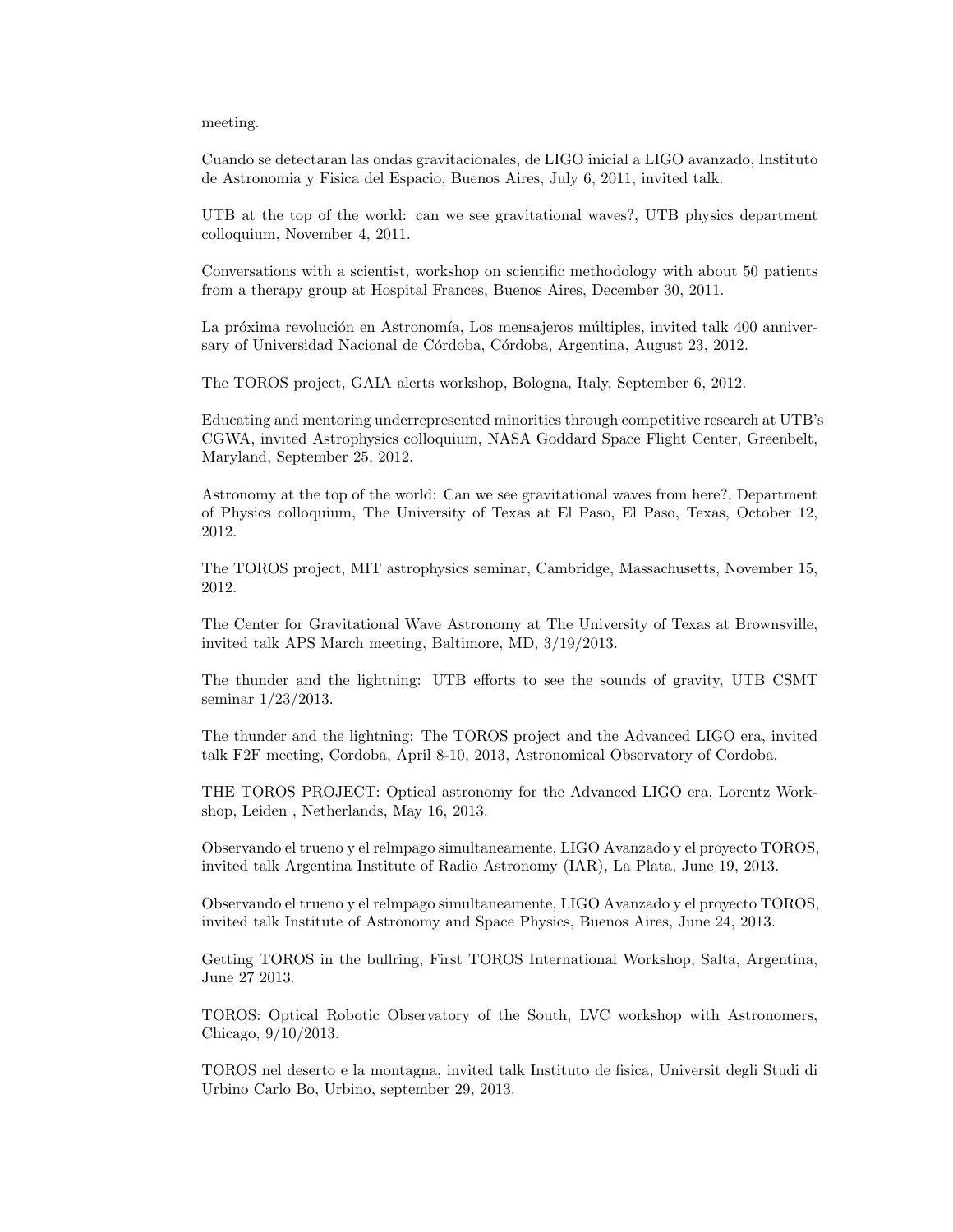TOROS, invited talk Osservatorio Astronomico di Roma, October 4, 2013, Rome, Italy.

The TOROS project, Hot-wiring the Transient Universe III workshop, Santa Fe, NM, November 15-17, 2013 (poster).

TOROS, meeting with Consejo Asesor de Astronomía y Ciencias del Universo, Ministerio de Ciencia, Tecnología e Innovación Productiva, Buenos Aires, Noviembre 21, 2013. Presentation to request funding from Argentine MinCyT for the TOROS project.

A program for optical observations of advanced LIGO and VIRGO triggers in the southern hemisphere. Gravitational Wave Physics and Astronomy Workshop, Pune, India, 12/19/2013 (talk and poster).

Monday night physics, UTB, presentation on the BICEPS results on the gravitational wave background, 5/5/2014.

The thunder and the lightning, invited Physics colloquium, Texas Southern University, Houston, 4/30/2014.

The thunder and the lightning, invited Physics seminar, UT Pan American, 4/24/2014.

Ciencia y Sociedad, presentation to Abuelos del Frances, a senior support community group in Buenos Aires, Argentina, 7/25/2014.

The thunder and the lightning, invited Physics colloquium, UT Arlington, 9/30/2014.

CENTER FOR GRAVITATIONAL WAVE ASTRONOMY, 2003-2014, presentation at the NASA University Research Centers directors MIRO PI meeting, NASA Marshall Space Flight Center, Huntsville, Alabama, 16/9/2014.

The Earth, the Moon and the Sun, class presentation (2 hours) to 100 5th grade students at Canales Elementary, 11/5/2014.

A program for optical observations of advanced LIGO early triggers in the southern hemisphere,"The Milky Way Unraveled by Gaia", GREAT international meeting, Barcelona, Spain, 12/1/2014-12/5/2014, poster.

Rockets, Telescopes and Black Holes, presentation made at Grade 3 Ps 144 Col. Jeromus Remsen School, New York, NY, February 13, 2015.

CGWA, poster presented jointly with Matt Benacquista, NSF JAM session HR division, Washington DC Feb, 2015.

Searching for the first kilonova, invited plenary talk FoF International meeting, Cordoba, April 5, 2015.

A new window to observe the universe, The 11th Annual Olan Kruse Lecture (invited talk), Texas A& M University Kingsville, April 23, 2015.

A program for optical observations of advanced LIGO early triggers in the southern hemisphere, contributed talk and poster, Gravitational Wave Astrophysics and Physics Workshop, Osaka, Japan, June 14, 2015.

Astronomy at UTRGV, invited talk, Building Astronomy in Texas, Texas A&M College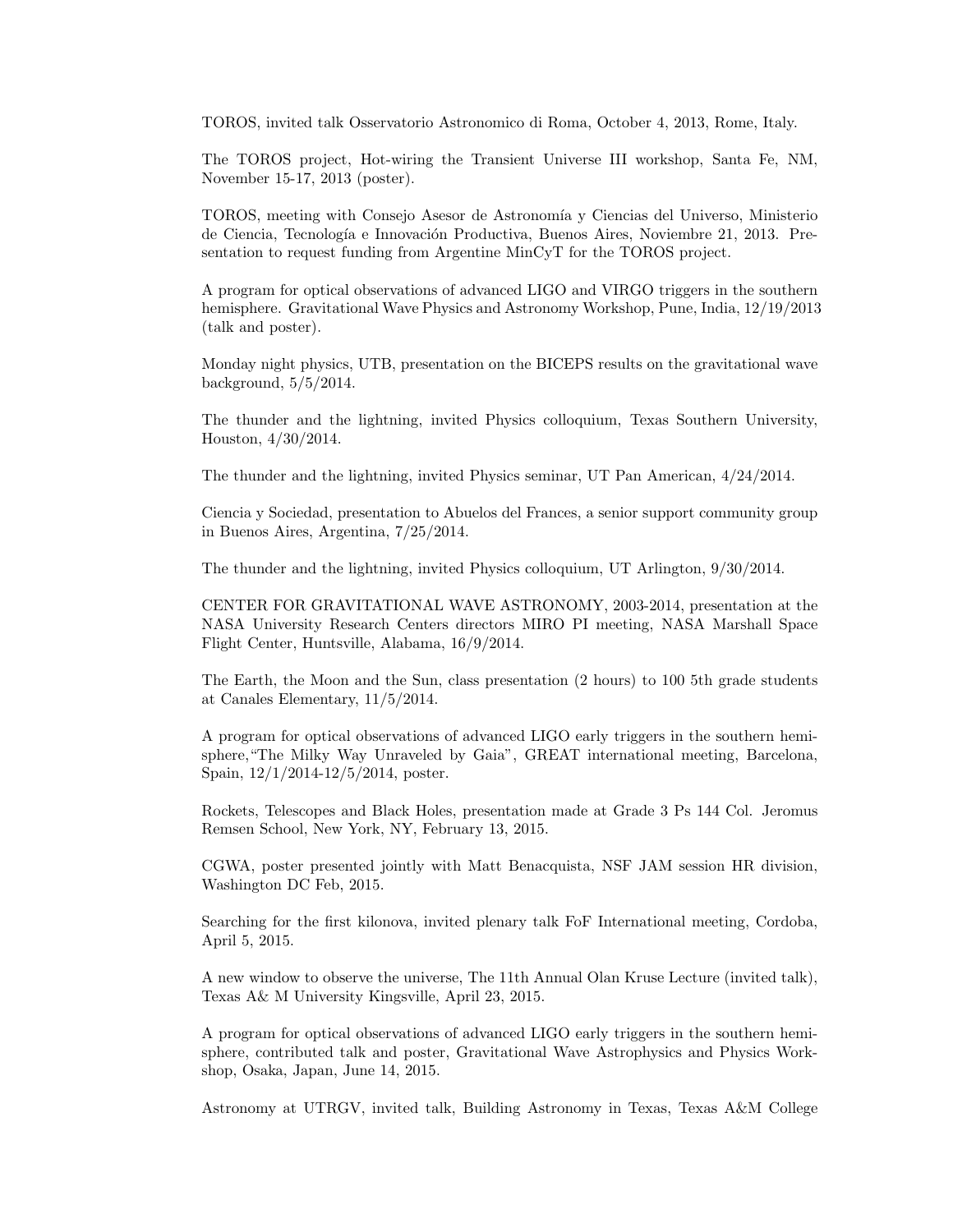Station, September 24, 2015.

The first detection: the birth of gravitational wave astronomy, Invited Physics Colloquium, University of Houston Clear Lake, February 29, 2016.

100 years of Einstein's general Relativity, NSF Joint Annual Meeting CREST Directors PIs , February 23, 2016.

The first detection: the birth of gravitational wave astronomy, UTRGV, Physics department, March 11, 2016.

Time Domain Astronomy in Co Macón, invited presentation, USAF workshop on Space Situational Awareness, La Serena, Chile, April 13, 2016.

Gravitational Wave Astronomy at UTRGV, invited talk at Center for STEM Education Excellence, Edinburg, April 23, 2016.

The birth of Gravitational Wave Astronomy, invited plenary, FOF meeting, Astronomical Observatory, Cordoba, Argentina, March 31, 2016.

El nacimiento de la Astronomía de Ondas Gravitacionales, invited Colloquium, Department of Physics, Universidad Nacional De Córdoba, , March 30, 2016.

El nacimiento de la Astronomía de Ondas Gravitacionales, invited talk for the general public, More than 200 people attending, CEPRAM, Cordoba, April 1, 2016.

Multimessenger Astronomy, presentation to REU/RET participants, UTRGV, Brownsville, June 24, 2016.

La detección de LIGO y el futuro de la Astronomía de Mensajeros Multiples: Que se puede hacer en la Argentina?, invited Colloquium, Department of Physics Universidad Nacional de Buenos Aires, Buenos Aires, Argentina, June 3, 2016

La detección de LIGO y el nacimiento de la Astronomía de Ondas Gravitacionales: Que es lo que se viene ahora?, invited Colloquium, Astronomical Observatory of La Plata, La Plata Planetarium, Universidad Nacional de La Plata, La Plata Argentina, June 8, 2016.

Una nueva ventana al universo: el descubrimiento cient´ıfico del siglo: las ondas gravitacionales, General public presentation (250 people), Hospital Cesar Milstein, Buenos Aires, June 11, 2016

La detección de LIGO y el nacimiento de la Astronomía de Ondas Gravitacionales, Invited Colloquium, Centro de Investigación y Desarrollo en Ciencias Aerospaciales (CIDCA), Fuerza Area de Chile, through videoconference, August 24, 2016.

La detección de LIGO y el nacimiento de la Astronomía de Ondas Gravitacionales, Invited plenary talk, 59 reunion Anual de la Asociacin Argentina de Astronoma, San Juan, 22 de setiembre de 2016.

The era of gravitational wave astronomy: and now what?, Invited talk, Univ. Of California Irvine, October 12. 2016.

The era of gravitational wave astronomy: how many black holes are out there? invited plenary talk, VILGCMM16, Colegio de Mexico, Mexico DF, September 7, 2016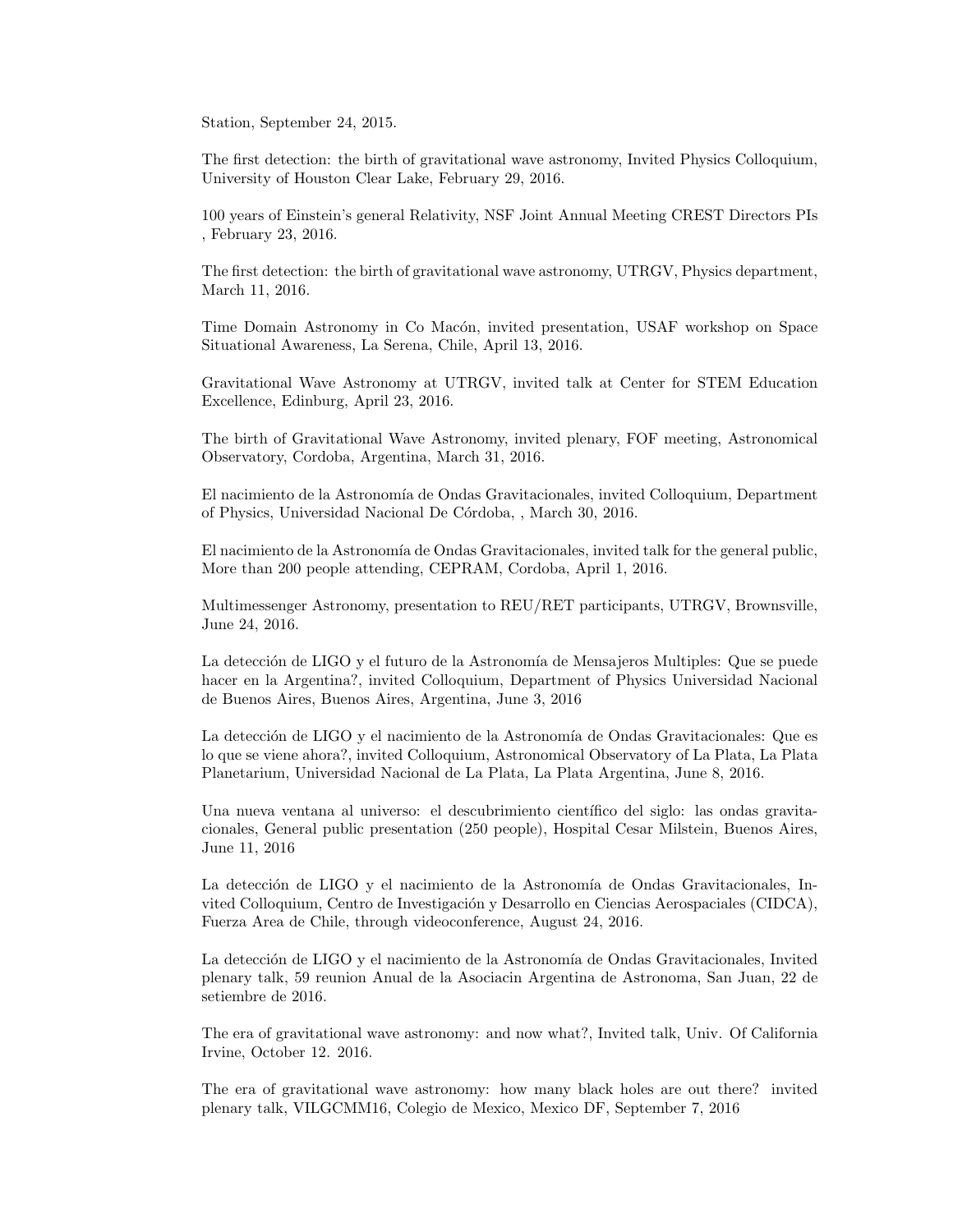The CGWA in the Era of Multimessenger Astronomy, presentation at the annual meeting of CREST Directors, NSF, Washington DC, 3/2/17.

The quest of a century: The mysteries, failures, uncertainties and final success in proving Einstein right after 100 years, Invited department colloquium, Oklahoma State University, Stillwater April 13, 2017.

Observing the first kilonova, Invited HEP colloquium, University of Oklahoma, delivered through IV from Stillwater, Oklahoma, April 13, 2017.

The quest of a century: The mysteries, failures, uncertainties and final success in proving Einstein right after 100 years, Invited annual conference SACNAS local chapter, Texas Tech University, Lubbock, Texas, April 27, 2017.

El futuro de la Astronomía Argentina y las Ondas Gravitacionales, Invited talk, Academia Nacional de Ciencias, Córdoba, Argentina, 9 de Mayo de 2017.

The first GW observations, GW150914, GW151226, GW170104 and the electromagnetic follow-up of GW150914, Invited talk, Frascati Workshop 2017, Palermo, Italy, 6/12/2017.

The TOROS project, Invited talk, Frascati Workshop 2017, Palermo, Italy, 6/16/2017.

The TOROS project to search for optical counterparts of gravitational waves, Invited talk, The Amazing Life of the Stars, Cefalu, Italy, 10/ 8/ 2017.

Crónica de una búsqueda esperada: la primera kilonova, invited seminar, IATE, Observatorio de Cordoba, Cordoba, Argentina, October 26, 2017.

Crónica de una búsqueda esperada: la primera kilonova, invited department Colloquium, Department of Physics, University of Buenos Aires, 400 people attending, Buenos Aires, Argentina, October 24, 2017.

Polvo de estrellas: de donde viene todo el oro?, general public talk, Cesar Milstein Hospital, Buenos Aires, Argentina, November 17, 2017.

Polvo de estrellas: de donde viene todo el oro?, invited talk, Strings@ar, National Conference, San Martin, Argentina, 9/11/2017.

¿ Son las kilonovas la principal fuente de procesos nucleares r en el universo ?, Invited colloquium, National Atomic Commission (CNEA), Buenos Aires, Argentina, 11/16/2017.

What is Astronomy?, talk to Veterans Memorial High School Students, Brownsville, TX, September 14, 2017.

El amanecer de la Astrofísica de Mensajeros Multiples, Press conference, several media attending, national Research Council CONICET, Buenos Aires Argentina, 10/18/2017.

Optical follow-up of gravitational wave triggers by the TOROS collaboration, contribution to Annual American Astronomical Society, Washington DC, February 10, 2018.

The Center for Gravitational Wave Astronomy at The University of Texas Rio Grande Valley, a partnership success story, Invited presentation, NSF panel on partnerships success, Washington DC, 2/22/2018.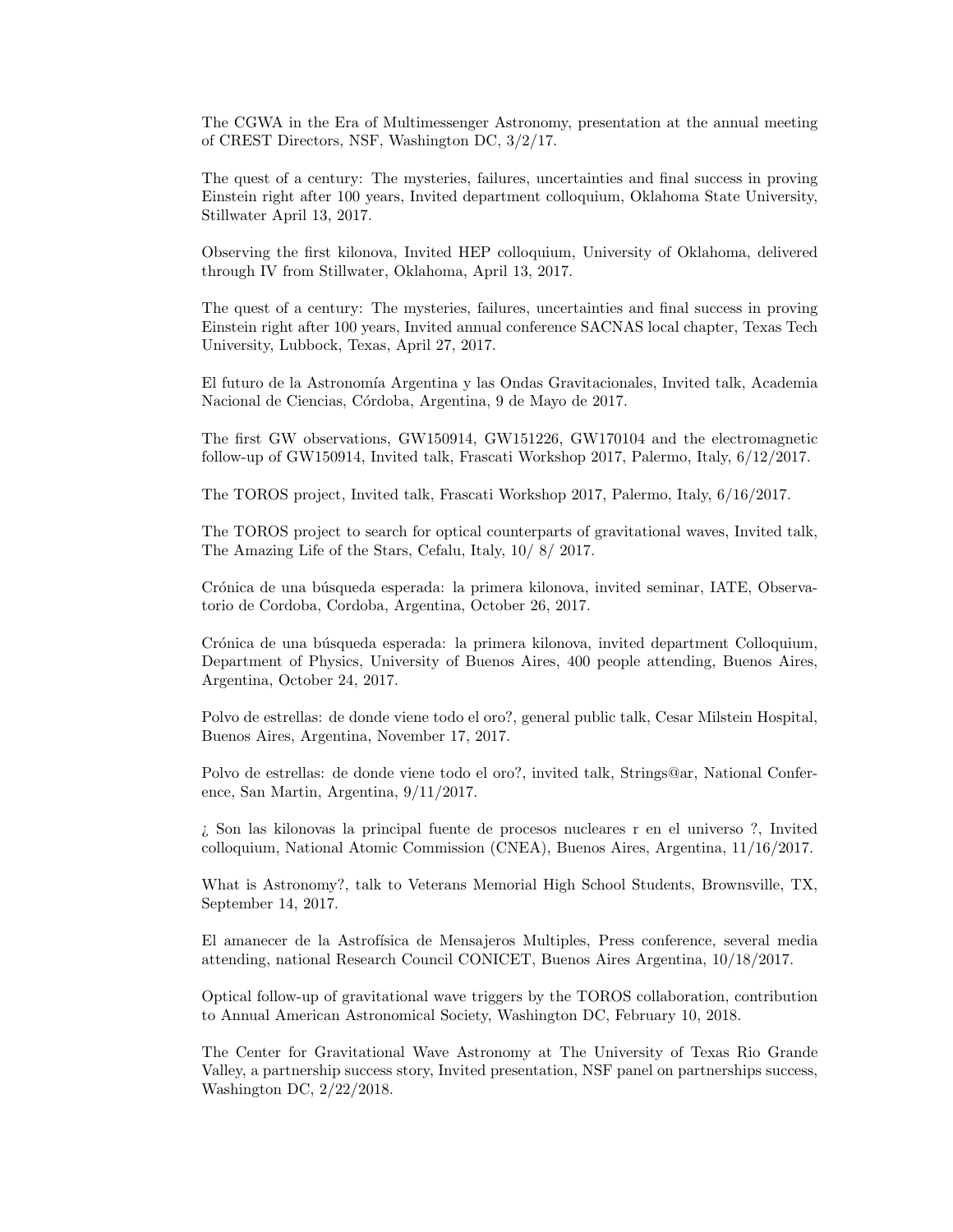EL FUTURO DE LA ASTRONOMIA DE MENSAJEROS MULTIPLES, keynote speaker, 103a Annual Meeting of the Argentine Physical Society Argentine Physical Society in Buenos Aires Argentina, Diaz, M. C., (September 17, 2018).

El proyecto TOROS: status report, Invited Colloquium. University of Buenos Aires Institute of Astronomy and Space Physics (IAFE) in Buenos Aires, Argentina. Diaz, M. C., (September 20, 2018).

Diaz, M. C., (October 11, 2018). The thunder and the lightning: The future of Multimessenger Astronomy, Invited Presentation, panel on Multimessenger Astronomy, SACNAS Annual Conference SACNAS in San Antonio Texas.

Cronica de una busqueda esperada: la primera kilonova, Invited Institute Colloquium Institute of Theoretical and Experimental Astronomy (IATE) in Universidad Nacional de Cordoba, Cordoba Argentina. Diaz, M. C., (October 25, 2018).

Una nueva ventana al universo o de como las ondas gravitacionales ayudaron a encontrar el oro perdido, Instituto Tecnologico de Estudios Superiores de Monterrey in Monterrey Mexico. Diaz, M. C., (October 26, 2018).

The remnant in GW170817 and the Neutron Star Equation of State, UTRGV CGWA in UTRGV Brownsville. Diaz, M. C., (November 1, 2018).

The CGWA partnerships, Invited presentation by NSF program office, CREST/HBCU UP PI Meeting National Science Foundation in Washington DC. Diaz, M. C., (February 21, 2019).

The future of the Universe Will we ever have a theory of everything?, colloquium, UTRGV Department of Physics and Astronomy in UTRGV Brownsville, Diaz, M. C., (March 8, 2019).

Chair and organizer session on Multimessenger Astronomy, Friends of Friends 2019 Institute of Theoretical and Experimental Astronomy (IATE) in Astronomical Observatory of Cordoba, Cordoba, Argentina. Diaz, M. C., (April 4, 2019).

TOROS O2 follow-up campaign, 2019 April meeting American Physical Society American Physical Society in Denver Colorado. Beroiz, M., M. Castillo, R. Camuccio, M. C.Diaz, A. Fonrouge, (April 15, 2019).

Series of lectures (five, 2 hs each) at Workshop on Gravitational Wave Challenges and Cosmology, International Institute of Physics, Natal , Brazil June 3 to 14, 2019.

The TOROS Collaboration Optical follow-up of Gravitational Wave transients, Amaldi 13- GR 22 International Society of Gen Relativity in Valencia Spain, Diaz, M. C., (July 10, 2019).

50 years later What science have we learned, What will be discovered in the next 50 years, STARS in Resaca de la Palma State Park Brownsville. Diaz, M. C., (July 22, 2019).

The CTMO and the CGWA, Rio Grande Valley Chapter Texas Master Naturalists in San Benito. Diaz, M. C., (August 13, 2019).

The TOROS Project A status report, UTRGV, Dep of Physics and Astronomy Colloquium, September 20, 2019.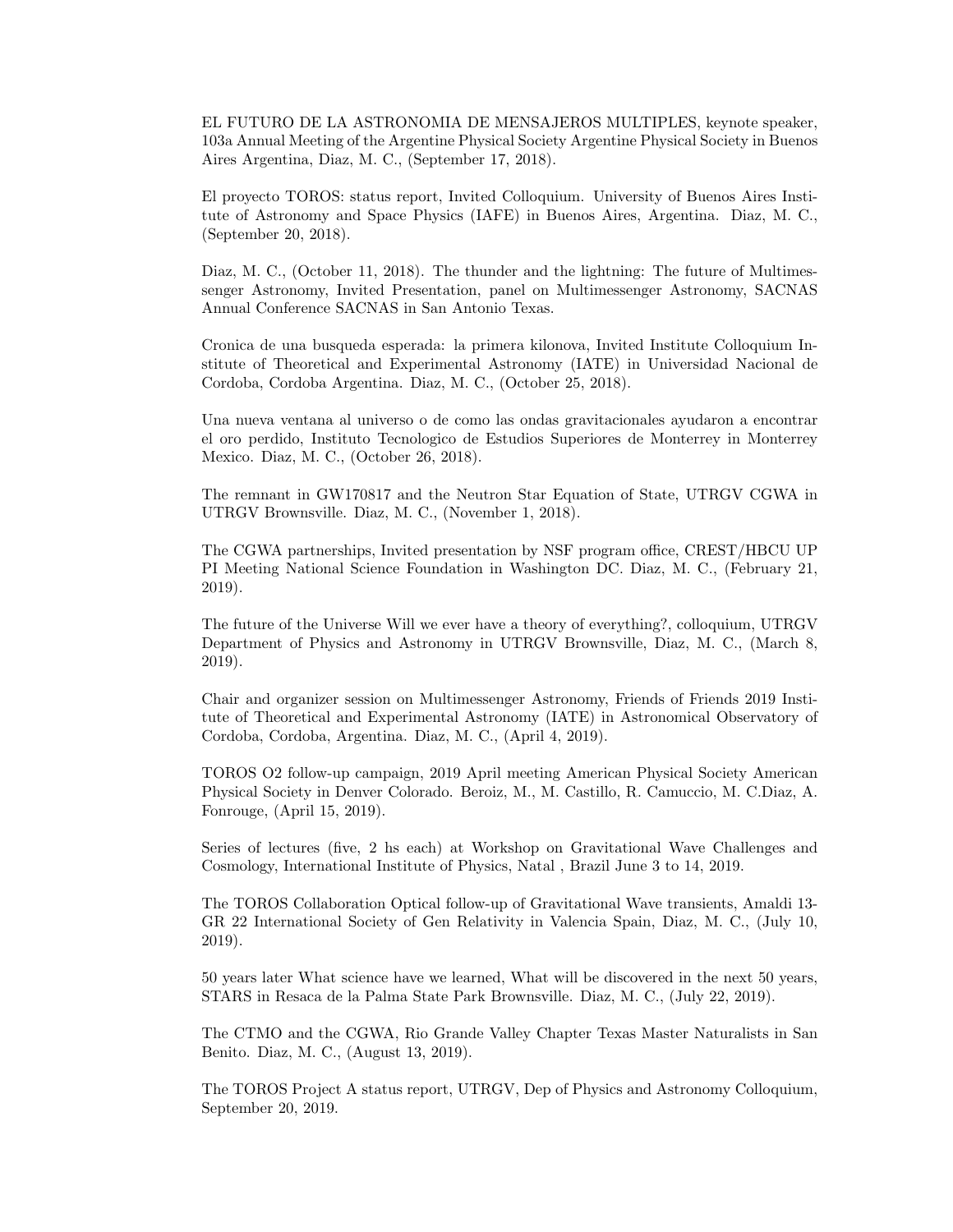The TOROS Project: A status report, Diaz, M. C., IT Symposium, UTRGV, Brownsville, October 30, 2019.

La deteccin de LIGO y el futuro de la Astronoma de Mensajeros Multiples, Instituto Politecnico Nacional de Mexico, Mexico City, September 2019, Diaz, M. C., 8 hours course for graduate students in Astrophysics.

The TOROS Project: Optical follow-up of Gravitational Wave transients, Latin American Strategy Forum for Research Infrastructure - Diaz, M. C. Rosario, Argentina, October 1, 2019.

The Astronomy program at UTRGV, Diaz, M. C., Texas Astronomy Undergraduate Research Symposium, Brownsville, October 4, 2019.

An Astronomical Park for the University and the Community, M. Diaz, Robotic Telescopes, Student Research and Education Conference, oral presentation, Melbourne, Australia, December 2019.

What are Black-Holes, Stars on Tap, organized by the South Texas Astronomical Society (STARS), Brownsville, March 3, 2020.

The Macon Ridge Astronomical Site (poster), M Diaz and the TOROS collaboration, American Astronomical Society, Honolulu, Hawaii, January 2020.

Riding the Wave, UTRGV faculty and students in the Gravitational Waves discovery, invited presentation to the Chancellors Council Executive Committee, 1/31/2020.

How heavy are stellar mass black holes ?, Mario Daz for the LVC, VII Leopoldo Garcia– Colin Mexican Meeting on Mathematical and Experimental Physics, El Colegio Nacional, Mxico, February 20, 2020.

Five years of Gravitational Wave Astronomy: what have we learned and what will we learn in the next five, MC Diaz, Medal Lecture, VII Leopoldo Garcia–Colin Mexican Meeting on Mathematical and Experimental Physics, El Colegio Nacional, Mxico, February 21, 2020.

Media appearances

Recent interviews:

Del marxismo a la fisica de Einstein, Pagina 12, August 22, 2018 Science news, one full page interview.

Radio Cultura FM 97.9, https://www.youtube.com/watch?v=h1-rDGQ6S34

https://www.youtube.com/watch?v=frka1ayu0kY

Primero Noticias Rio Cuarto https://www.youtube.com/watch?v=CZa0tkcS7cU

El Otro Mate https://www.youtube.com/watch?v=t7hDyOOtJXA

http://www.infobae.com/2016/05/21/1813081-de-obrero-textil-y-sindicalista-astrofisico-reconocimiento-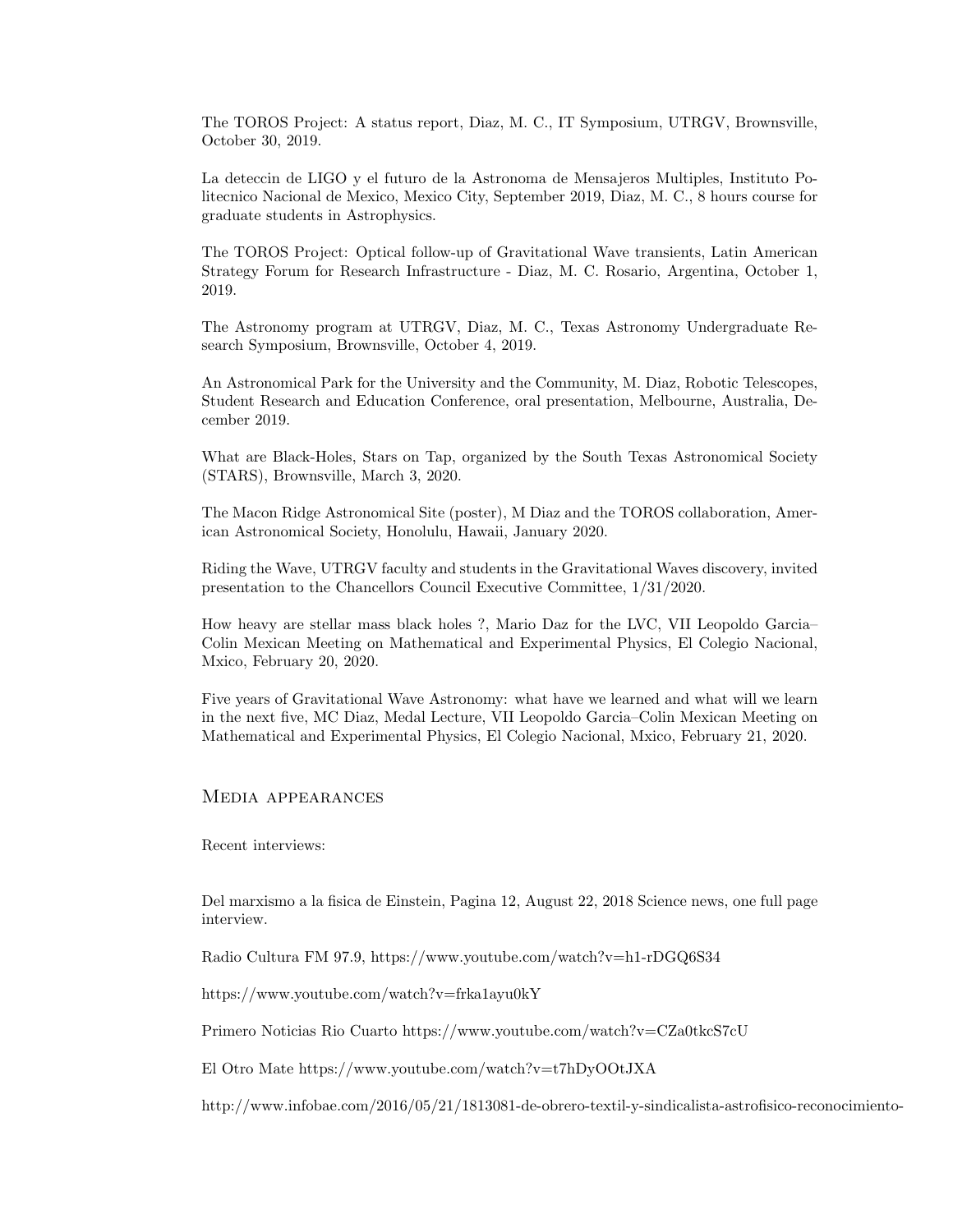mundial/

Perfil Buenos Aires, daily, February 12, 2016.

La Nacion Magazine March 27, 2016.

Radio Maria, March 28, 2016.

Radio Mitre, February 12, 2016.

National Public Radio Argentina, Interview with Eduardo Anguita, June 11, 2016.

San Antonio Express, February 11, 2016.

TN News Channel Buenos Aires, February 11, 2016.

El Tiempo, Colombia, February 11, 2016: http://www.eltiempo.com/estilo-de-vida/ciencia/ondas-gravitacionales-y-sus-implicaciones/16509491

Radio del Plata, Buenos Aires, June 11, 2016.

Radio Provincia, La Plata, Argentina, February 11, 2016.

Business Insider, interview by Jessica Orwig, http://www.businessinsider.com/who-willwin-nobel-prize-in-physics-for-gravitational-waves-2016-2.

Radio Mexico, February 11, 2016

Channel 4, Cordoba, April 10, 2016.

https://mundo.sputniknews.com/entrevistas/20160701/1061447230/mario-Díaz-exobrero-renaulteinstein.html

http://www.conicet.gov.ar/nuevos-anuncios-sobre-ondas-gravitacionales-aportes-de-cientificosargentinos/

http : //argentinainvestiga.edu.ar/noticia.php?titulo = ondas<sub>a</sub>ravitacionales,<sub>c</sub> ientificos<sub>d</sub>e<sub>l</sub>a<sub>u</sub>nc<sub>p</sub>articipan<sub>e</sub> 2651#.V 97IY GW qQRE

http://www.mdzol.com/nota/678307-aportes-argentinos-a-las-ondas-gravitacionales/

http://www.diariometannoticias.com/salta/salta-a-la-altura-de-las-grandes-potencias-se-instalaraen-cerro-macondo-un-observatorio-de-ondas-gravitacionales/

Teaching (My lectures for courses taught recently are available at: http://mariodiaz.org/)

Theoretical Mechanics (graduate and undergraduate level),

Astronomy II (calculus based),

Astronomy,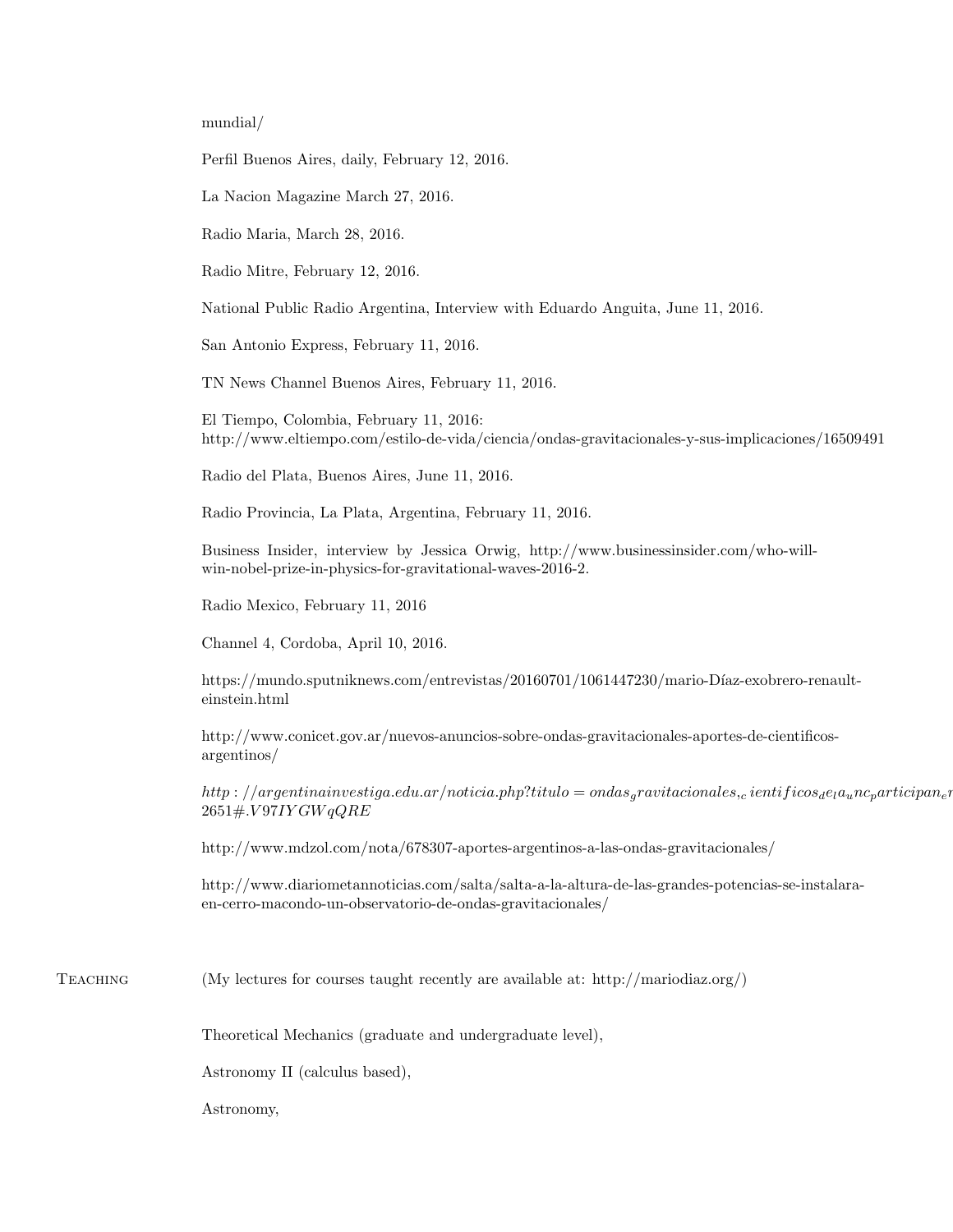Introduction to Astrophysics (graduate).

Mathematical Methods of Physics (graduate and undergraduate level),

Quantum Mechanics I and II,

Introductory Physics I and II (both calculus and non calculus based).

Science and Technology,

Electrodynamics (graduate).

Introduction to Quantum and Gauge Field Theories (graduate),

Introduction to General Relativity and Gravitation (graduate),

Journal Clubs for the History and Philosophy of Physics,

Modern Physics,

Electromagnetism (graduate and undergraduate level),

Computational Physics

Several lectures at the First Chinese Summer School on Gravitational Wave Astronomy, July-August 2006. and a doctoral course on Introduction to Gravitational Wave Astronomy at the University of in Catamarca, Argentina, May 2007.

A course on Introduction to Gravitational Wave Astronomy at the University of Catamarca, taught in 2007 and in 2009, at UTRGV in 2014, and at University of Buenos Aires on September-November 2017.

Introduction to Astronomical Photometry.

Observational Astronomy.

**GRADUATE STUDENTS SUPERVISED**  PhD in Physics: Cristina Torres (PhD received 2009) thesis: Gravitational Wave Detection Methods for Long Duration Bursts.

Guillermo Valdes (PhD received June 2018), thesis: DATA ANALYSIS TECHNIQUES FOR LIGO DETECTOR CHARACTERIZATION.

Martin Beroiz (PhD received June 2018), thesis: OPTICAL COUNTERPARTS TO GRAV-ITATIONAL WAVES.

Karla Ramirez (PhD received 2020), thesis: CHARACTERIZATION OF THE ALIGN-MENT SENSING AND CONTROL SUBSYSTEM OF ADVANCED LIGO.

Currently: Doctoral: Moises Castillo.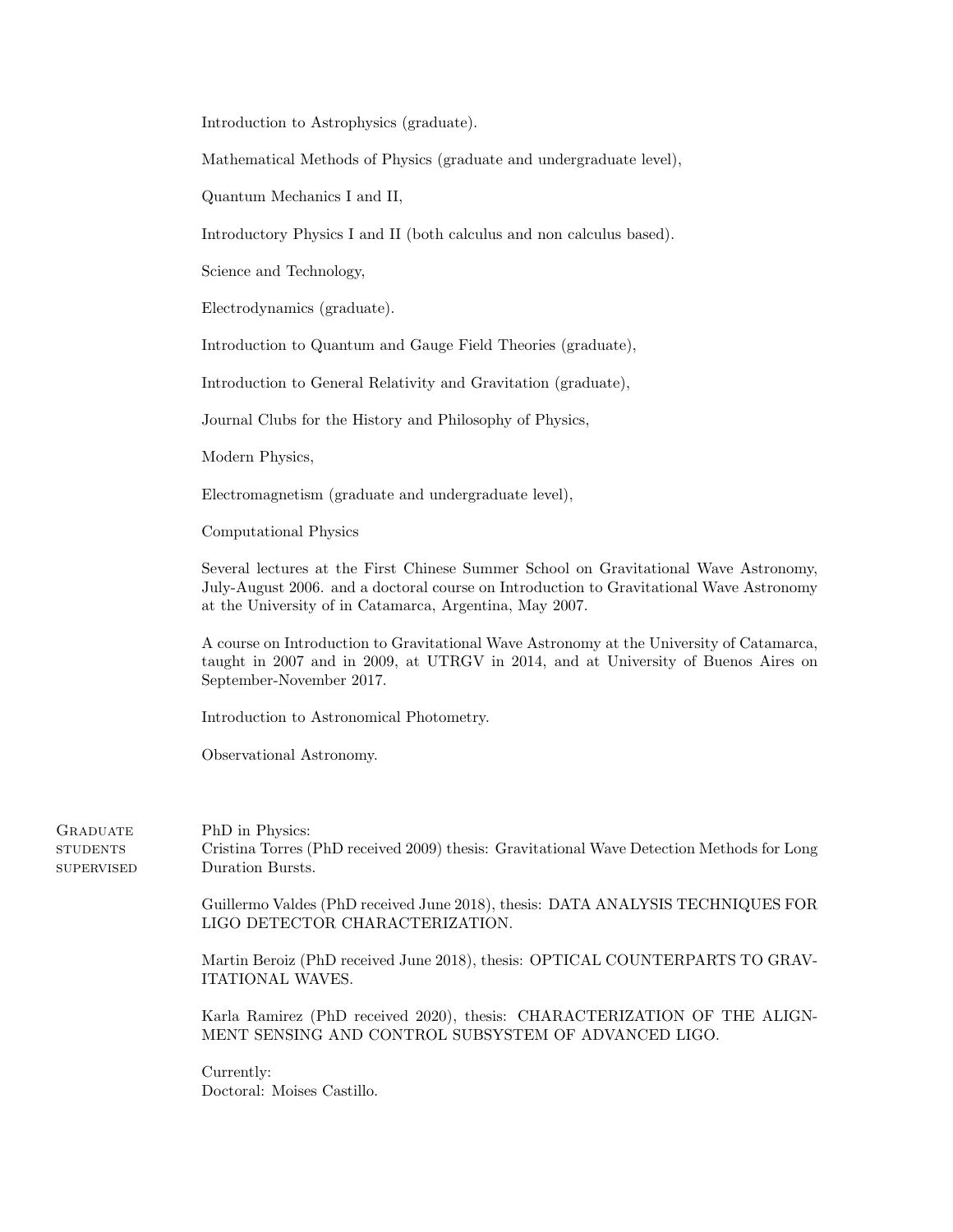MS in Physics: Juan Cruzate (1987 UNC), Gabriela Gonzalez (1987 UNC), Cristina Torres (2002, UTEP), Guillermo Valdes (2009, UTRGV), Nicolas Konverski (2010, Univ. of Catamarca) Walter Ortega (2011, Univ. of Catamarca) Pablo Daveloza (2012, UTRGV), Samanta Fuentes(2013, UTRGV), Karla Ramirez, (2014, UTRGV) Alan Hendrick, (2016, UTRGV) Moises Castillo,(2019, UTRGV) Richard Camuccio, (2019, UTRGV) Katarzyna Wardega, (2020, UTRGV)

Current MS in Physics students:

Abigail Martinez, Wendy Mendoza, Alejandro Reyes.

| POSTDOCTORAL      | Claudia Moreno, 2001-2002.                    |
|-------------------|-----------------------------------------------|
| <b>SCIENTISTS</b> | Eduardo Dominguez (Fullbright scholar), 2011. |
| <b>SUPERVISED</b> | Mariano Dominguez, 2013-2014.                 |
|                   | Tania Peñuela, 2015-2017.                     |
|                   | Martin Beroiz, 2017-current.                  |
|                   | Adam Zadrozny, 2017-2018.                     |

#### SERVICE PI of LSC UTRGV group and member of LSC Governing Council.

President Elect National Society of Hispanic Physicists, 2020.

Member Consejo Federal de Astronomia, Asociacion Argentina de Astronomia.

APS Committee on Minorities 2018-2020.

Texas section American Physical Society, chair for the 2012 period (elected 2009 vice chair, chair elect and past chair).

LIGO Scientific Collaboration Council, member (2003-present).

LIGO CGWA-UTRGV group, PI of the MOU with the LIGO Laboratory since 2003 to present.

Texas Higher Education Coordinating Board, Graduate Education Advisory Committee, member 2005-2009.

Executive Committee member of CONTACT (Consortium for Nanomaterials for Aerospace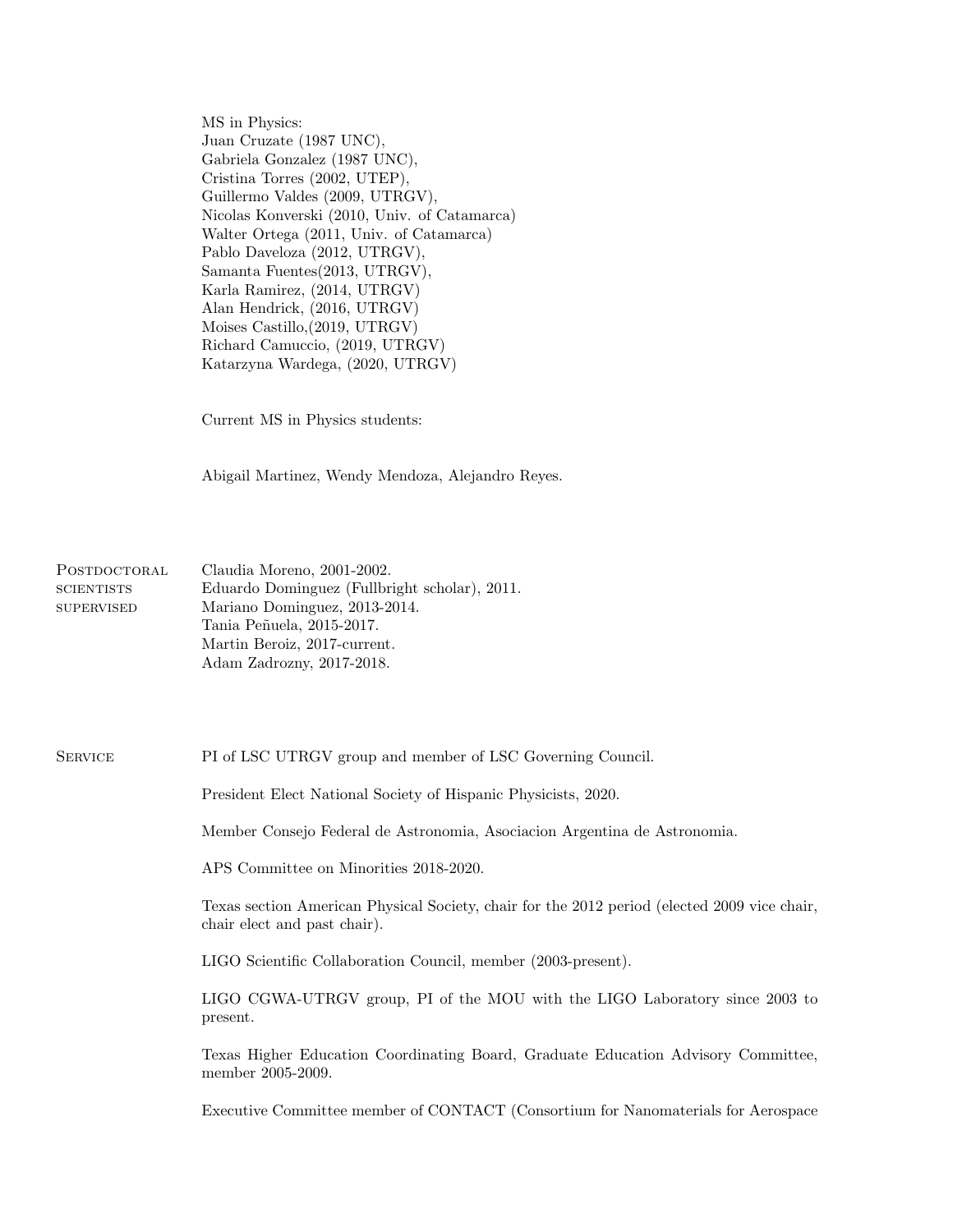Commerce and Technology) integrated by UT Austin, UT Dallas, UT Arlington, Rice, UT Pan-American, U. of Houston and UTB (2003-2010).

The University of Texas at Brownsville, University Research Council, member since 2010- 2014.

Member Scientific Organizing Committee of the 14th Gravitational Wave Data Analysis Workshop, Rome Italy, January 19-22, 2010.

Chair Scientific organizing Committee 13th Gravitational Wave Data Analysis Workshop, 2009, San Juan Puerto Rico.

Chair Scientific organizing Committee 10th Gravitational Wave Data Analysis Workshop, 2005, Brownsville, Texas.

Member of the Committee of Visitors reviewing NSF physics program for the triennium 2000-2003

Senior investigator, Center for Gravitational Wave Physics (NSF frontier center at Penn State), 2001-2006.

Chair Local Organizing Committee, Fall meeting of the Texas section of the American Physical Society, 2000.

1998-1999 Member elected of the University of Texas at Brownsville Senate.

Chair Department of Physics, Mercyhurst College, 1994-1996.

1993 Member elected of Mercyhurst College Senate.

#### Reviewer

NSF, NASA, Louisiana Board of Regents, Keck Foundation, Argentine National Research Council, Ireland National Research Council, South African Research Agency.

#### Referee

Classical and Quantum Gravity, Journal of Physics A, Monthly Notices of the Royal Astronomical Society, Physical Review Letters.

**SYNERGISTIC** Activities 2020, member of the Consejo federal de Astronomia of the Argentine Astronomical Association. 2020 President Elect of the National Society of Hispanic Physicists. 2019, member of the Committee on Minorities of the American Physical Society. 2010, Chair Texas section of the American Physical Society. 2003-2009, Member of the Graduate Education Advisory Council of the Texas Higher Education Coordinating Board.

2009 Columnist on Science and Development, in the program Carbono 14, Radio Nacional, Buenos Aires Argentina 870 AM, http://www.radionacional.com.ar/ My partici-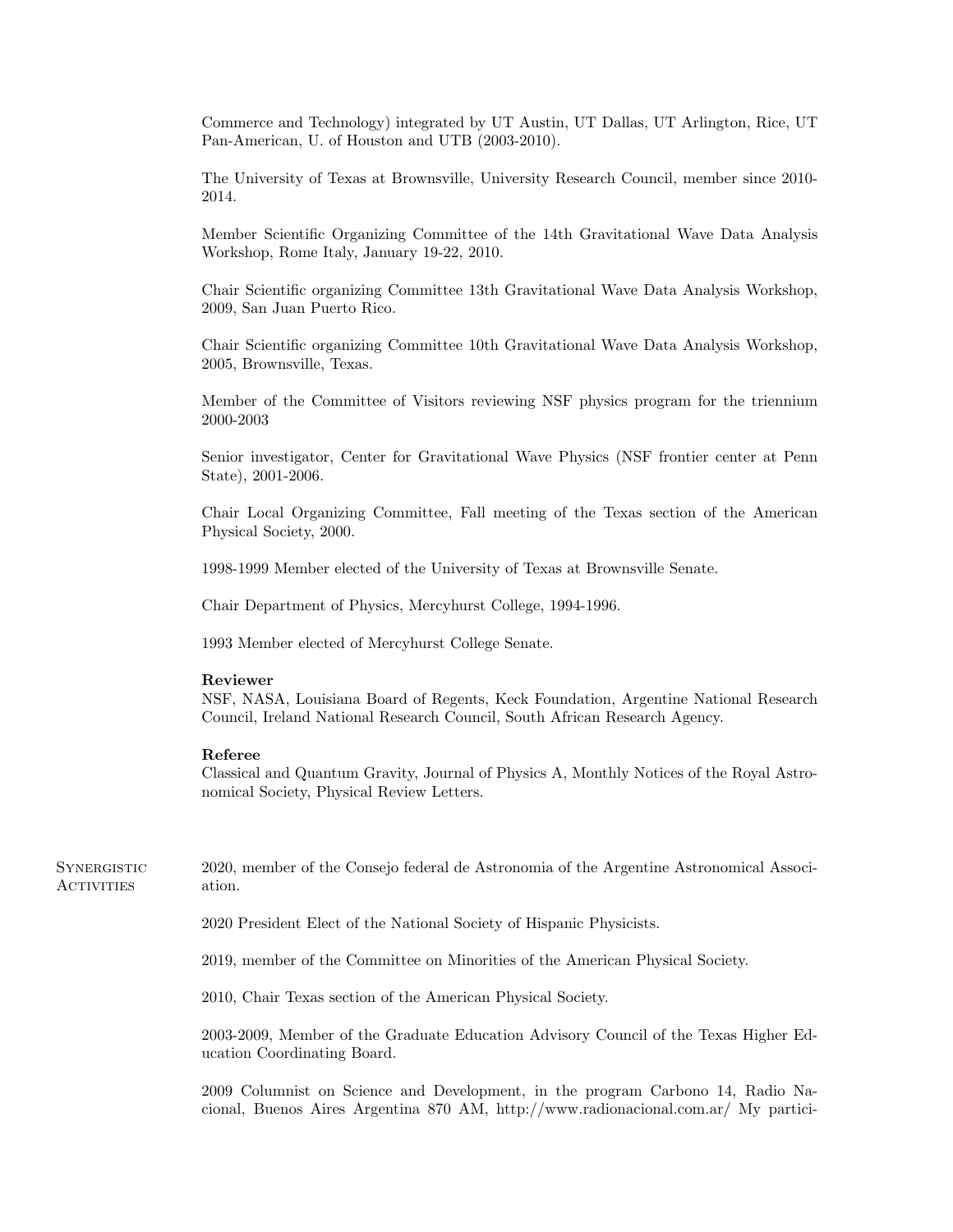pation consists in speaking weekly for about 10-15 minutes on a variety of subjects related to science and current events. I keep a blog with the columns that can be accessed at: http://www.marioDíaz.org/Mario/Blog\_de\_Ciencia/Blog\_de\_Ciencia.html

2009 I led the effort of several junior faculty members to develop an experimental program in nano-photonics at UTB.

2009 I am leading the effort to establish a partnership with Semtech, a semiconductor manufacturing company located in the Rio Grande Valley to develop a semiconductor fabrication laboratory at UTB to perform research and development in Silicon Carbide semiconductors for the company.

2008 I promoted and developed official agreements for academic exchange between The National University of Catamarca, Catamarca, the Instituto Universitario Aeronautico from Cordoba and the National University of Cordoba, from Cordoba, all in Argentina.

1998- 2007 I constructed an Astronomical Observatory on UTB campus. Project design and supervision.

2004-2008 Developed a proposal for a PhD. in physics which was recently approved by the UT system. The full proposal was approved by UTB administration in 2005. Since then several attempts were taken to have it approved by the UT system. Finally this past year the UT system approved a cooperative agreement with The University of Texas at San Antonio that will allow for the complete offering of the first Ph D program at the UTB campus.

2003, Leader of a departmental effort to develop a new graduate degree: M.S. in Physics, approved by THECB in January 2004.

2002, Developed a cooperative doctoral program in Physics with UT Dallas.

2001 Member of the Scientific Organizing Committee, Gravitational Wave Phenomenology workshop, State College. PA, November 6-8 2001.

2000, Developed a cooperative master program in Physics with UTEP.

2000-2004 Directed the ENLACE program which consisted in developing both a teacher training program as a graduate track with the school of Education and a sequence of Physical Science courses for elementary education majors. The purpose of the program was to train prospective teachers and in service teachers with hands on, inquiry based methods physical science. During these years I had a strong interaction with BISD and BISD teachers.

1997-2001 Developed and received THECB approval for a new degree program: Bachelor of Science in Engineering Physics.

1997-98 Design and Installation of Computerized laboratories for the Introductory Physics courses. Design and Installation of a Modern Advanced Undergraduate Physics laboratory. Design and Installation of a Scientific Visualization Computer laboratory with SGI machines. Design and configuration of a departmental computer network.

1997 Member of the Organizing Committee of the First USA-MEXICO Workshop on the teaching of Freshman Physics.

1996 Founding member of the National Society of Hispanic Physicists